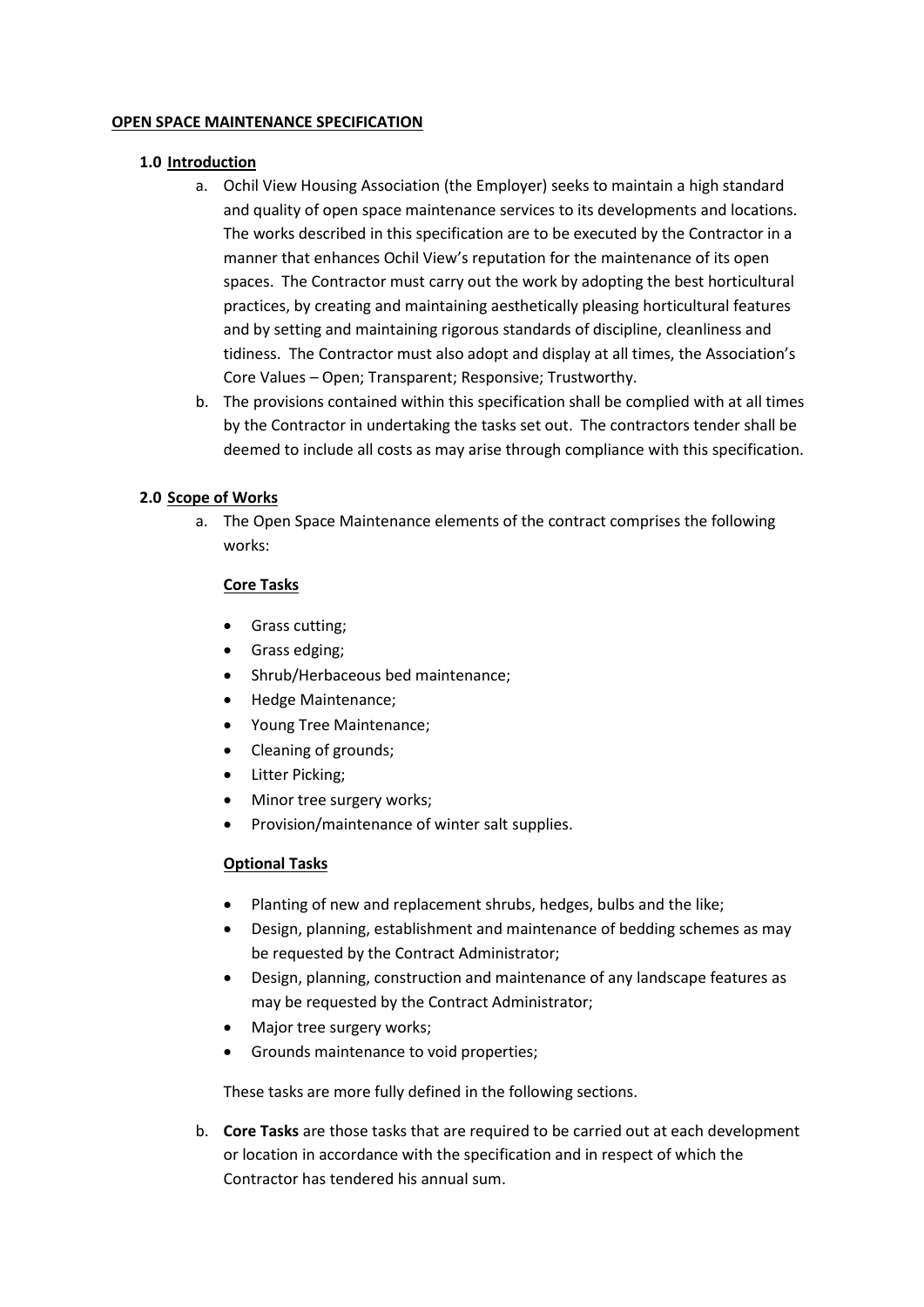c. **Optional Tasks** are those tasks that may be required to be carried out at any development or location on the specific instruction of the Contract Administrator, as priced through the Schedule of Rates (SOR) or priced on request by the Contract Administrator.

# **3.0 Access**

- a. Access to some parts of developments or locations may be restrictive as to the size of vehicle or machine that can be used and to some areas, access is via locked gates. Operations may also be restricted due to the presence of fencing, railings, walls, street furniture and other obstacles. It is the responsibility of the Contractor to acquaint himself with the access and means of operations to each and any other problems affecting access relating to all locations.
- b. The contractor shall avoid, where possible, vehicle encroachment onto grass and other areas, except where this is absolutely necessary for effective performance of the contract. In any event, the Contractor shall not encroach onto such areas during excessively wet ground conditions.

Any damage caused due to encroachment onto grass and other areas by the Contractor's plant or vehicles shall be made good at the Contractor's expense and within the timescale specified by the Contract Administrator.

**The Contractor's tender shall be deemed to include for any and all extra costs that may be incurred in respect of carrying out work that may be required to slopes, banks, restricted access and raised areas and the like.**

# **4.0 Prevention of Pollution**

a. The Contractor shall take all reasonable precautions to prevent the pollution of the atmosphere, waterways, urban areas etc., by the discharge or deposit of liquids, solids or gases and will be held responsible for any damage caused by such discharge or deposit. The cost of rendering harmless or removing the discharge or deposit will be borne by the contractor.

# **5.0 Trees and Shrubs**

a. The Contractor shall replace any trees or shrubs damaged through his negligence or removed without prior approval with trees or shrubs of similar maturity and character, to the full satisfaction of the Contract Administrator and at full expense of the Contractor.

# **6.0 Existing Grass Areas**

a. The Contractor shall make good any damage caused to existing grass areas at any development or location as a result of the Contractor's operations. The reinstatement of the grass shall be to the satisfaction of the Contract Administrator and entirely at the Contractor's expense. This includes any damage caused by cutting with inappropriate machinery or at an inappropriate time and any damage caused by herbicides.

# **7.0 Existing Features**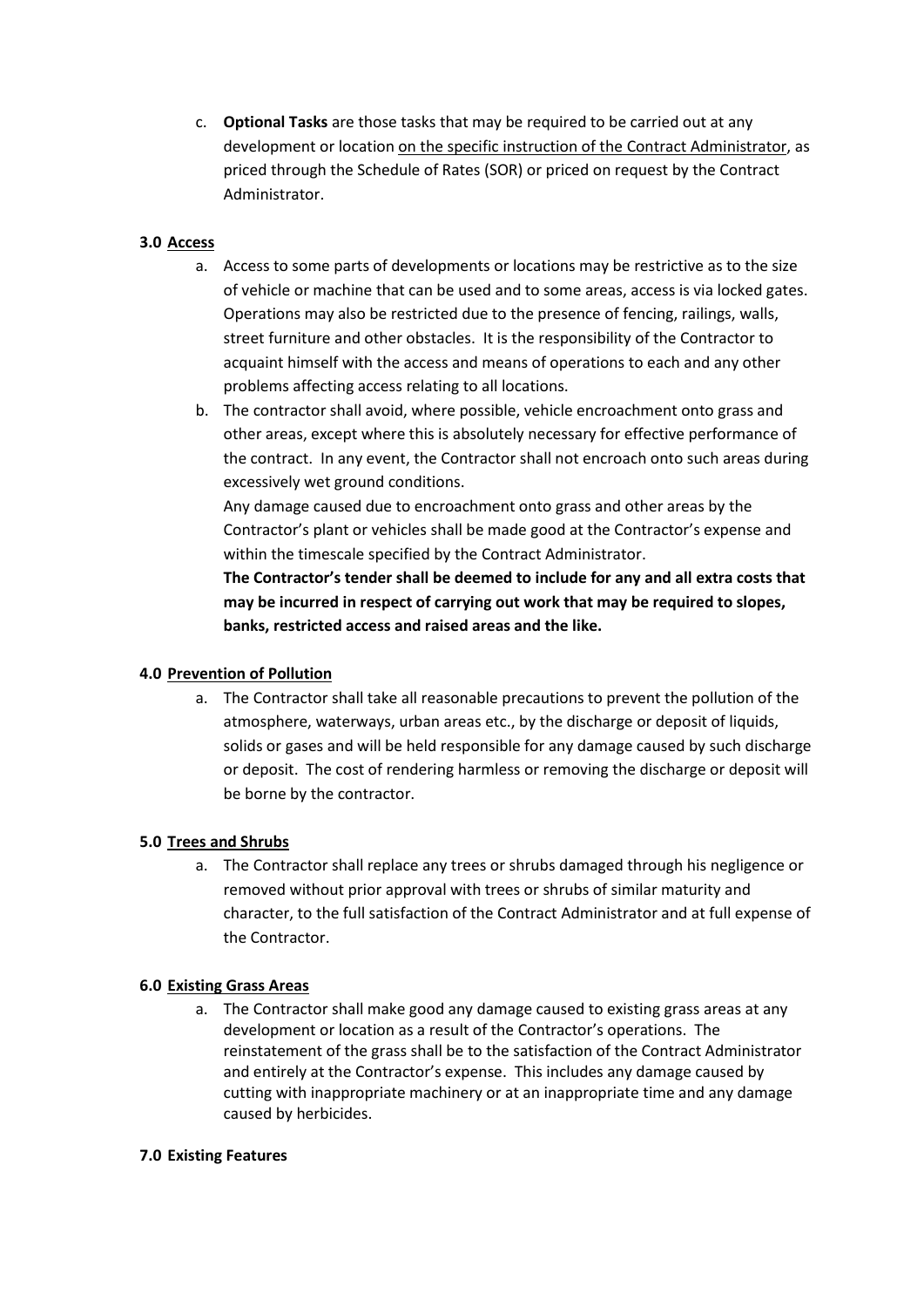a. The Contractor shall protect existing buildings, fences, gates, walls and other features. Any damage caused to existing features by the Contractor's negligence will be fully reinstated to the Contract Administrator's satisfaction at the Contractor's expense. Without prejudice to the terms of the Conditions of Contract, the Contract Administrator may instruct another contractor to remedy such damage at the Contractor's expense should the Contractor fail to reinstate within the timescale specified or if such reinstatement is at the Contract Administrator's option required to be carried out by another contractor.

# **8.0 Minor Vandalism**

a. The Contractor shall report immediately to the Contract Administrator any vandalism or other damage caused to any grassed area, plants, horticultural feature at any of the developments or locations for which he is responsible and take all reasonable steps to remedy the situation as part of his normal work. All damage should be reported in writing even if operations are not being delayed.

# **9.0 Exceptional Vandalism**

- a. In the case of extensive damage to any area resulting from crowds, demonstrators, exceptional vandalism, vagrants, etc. the Contractor shall immediately inform the Contract Administrator. Alternatively, the Contractor may be instructed by the Contract Administrator to make a special visit to the scheme to inspect the damaged areas.
- b. The Contractor is required to provide the Contract Administrator in writing with a detailed estimate of the work required to repair the damage within 24 hours. If in the Contract Administrator's opinion, the damage is considered exceptional, he may authorise any remedial work to be completed as soon as possible with all costs incurred being paid to the Contractor in accordance with the provisions in the Contract.
- c. For the avoidance of doubt the Contract Administrator shall exercise all matters referred to in this paragraph at his absolute discretion.

# **10.0 Removal of Litter, Rubbish etc (prior to commencing Core Tasks)**

a. Notwithstanding the provisions in the Contract for the regular cleaning of grounds, the Contractor shall prior to commencing any operation on a landscape feature collect all litter, debris, rubbish and other deleterious matter from the landscape feature. Litter, debris and rubbish shall be collected and secured within bags and disposed of by the Contractor, off site, in an approved manner. The Contractor shall, irrespective of whether any work is to be carried out to any landscape feature at the time of the visit, remove from the development or location, all rubbish, litter and leaves both as is accumulates from time to time and at the completion of every visit. This includes all cuttings, trimmings and pruning arising from work operations, edging and leaf clearance operations and all other debris or litter.

# **11.0 Disposal of Waste**

a. The contractor shall make arrangements to separate all waste matter into different types and arrange for its disposal as detailed below and pay all costs and fees in connection with such disposal. The Contractor shall comply with all legal requirements for transport and disposal of waste. No burning, burying or composting of waste is permitted at any development or location.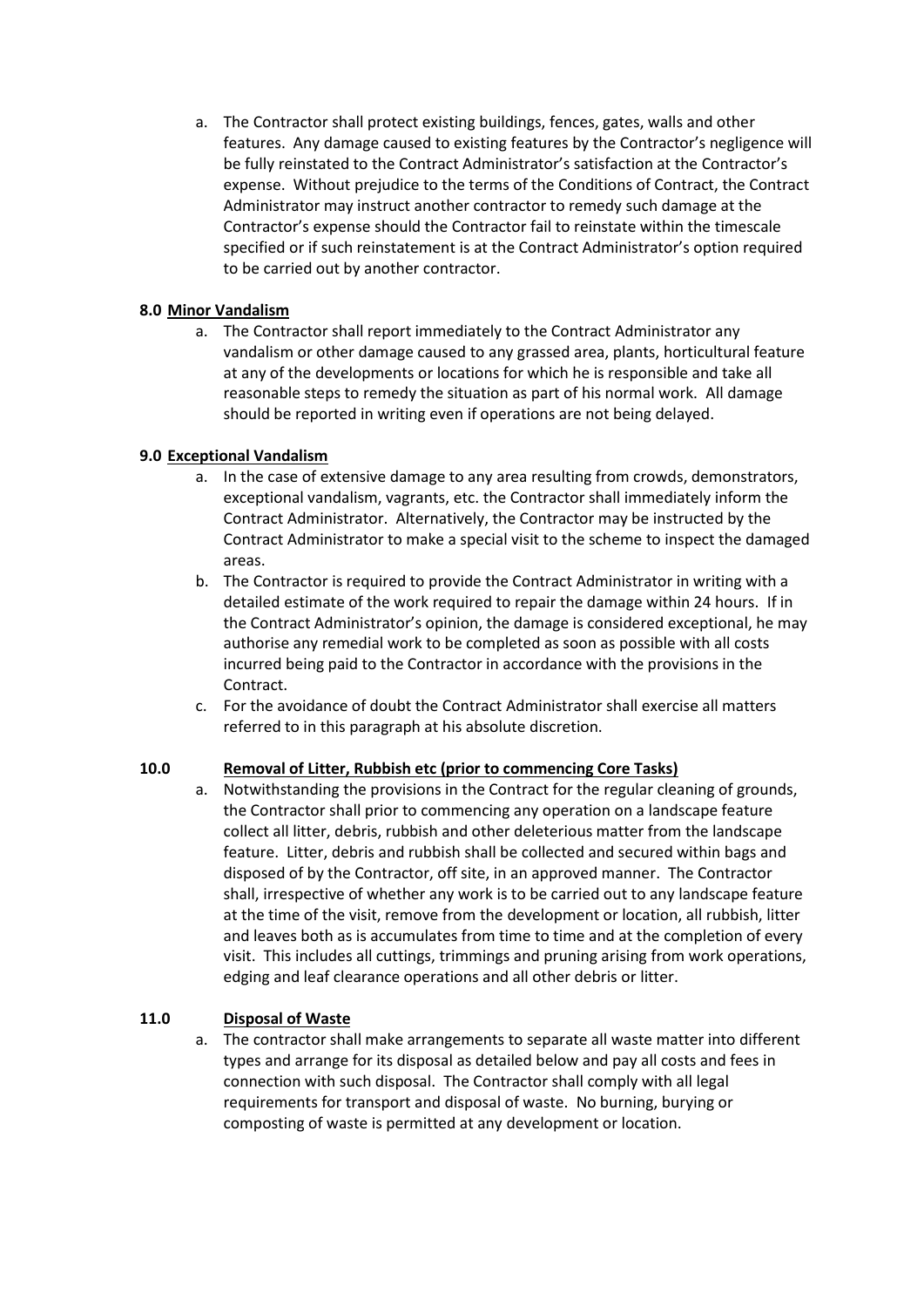b. The Contractor shall take all reasonable precautions to prevent any arisings of whatsoever nature from the Contract being dumped on any area other than licensed tipping/disposal areas.

# **12.0 Green Waste**

- a. Green Waste comprises all matter of a plant origin arising from the works such as grass cuttings, trimmings, pruning, leaves, flowers, seeds, pods and twigs.
- b. All Green Waste shall be disposed of by the Contractor in accordance with the Contractor's Green Waste Disposal Plan.

# **13.0 Hazardous Waste**

- a. Hazardous Waste comprises any item which is likely to create a health or safety hazard, including, but not limited to faeces, hypodermic syringes and broken glass.
- b. Hypodermic syringes and other 'sharps' shall be carefully placed in approved sharps containers and disposed of separately in a manner approved by the Contract Administrator. The Contractor's Health and Safety Policy Statement must include a specific Code of Practice for the collection and disposal of sharps.
- c. Other hazardous waste shall be disposed of in a manner least likely to cause harm to human health. Any particularly hazardous waste should be reported immediately to the Contract Administrator and dealt with according to the Contract Administrator's instructions.

# **14.0 General Waste**

a. All waste that is neither Green Waste or Hazardous Waste shall be deemed General Waste and shall be taken only to a recognised, licensed and approved tip and the Contractor shall include in his rates and charges for all fees and costs in connection herewith. Proof of licence must be forwarded to the Contract Administrator.

# **15.0 Application of Pesticides (General Conditions)**

- a. In relation to this Contract the term pesticides covers all herbicides, insecticides, wormicides, algaecides, fumigants, preservatives and similar products.
- b. Only chemicals approved under the Control of Pesticide Regulations 1986 (including amendments) shall be used by the Contractor and all pesticides including their use on the Contract must have the approval of the Contract Administrator prior to application. Pesticides shall be used only for those purposes as stated on the label. Data sheets (digital format only) must be supplied to the Contract Administrator prior to application. Completed application (digital format only) sheets are to be forwarded to the Contract Administrator after application
- c. All personnel applying pesticides must have PA1 and PA6 certificates of competence (or equivalent) or be under the direct and close control of personnel possessing such certificates as laid out in the Control of Pesticides Regulations 1986, of the Food and Environment Protection Act 1985. IN RELATION TO THIS CONTRACT ONLY THOSE PERSONNEL WITH CERTIFICATES WILL BE ALLOWED TO MIX AND APPLY PESTICIDES. The Contractor, at the start of the contract must make available to the Contract Administrator for inspection the original certificates of competence.
- d. All pesticides are to be mixed, stored and applied in strict accordance with the manufacturer's instructions and the Control of Pesticides Regulations 1986, and the Food and Environment Protection Act 1985. The Contractor shall provide and make available for inspection containers for measuring quantities of herbicides. Spray equipment shall be fitted with an approved effective guard to prevent drift onto neighbouring plants, a pressure regulating device and an approved spray nozzle of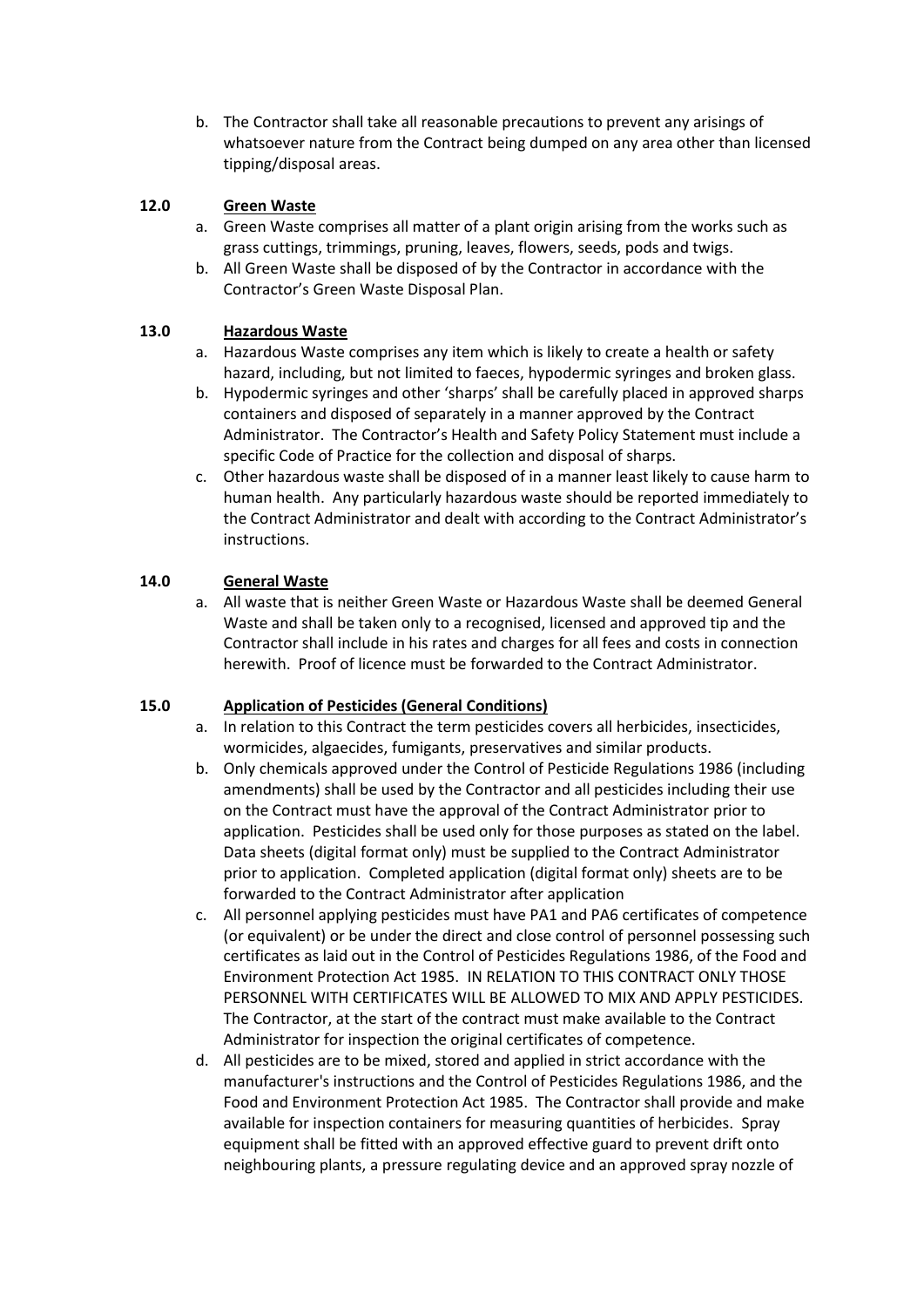the poli-jet type as recommended by the manufacturer. Equipment shall be free of leaks, and shall be cleaned thoroughly before and after use. Whenever possible on this Contract the Contractor shall use Controlled Droplet Applicators (CDA's) for the application of pesticides.

- e. The application of herbicides by Knapsack sprayer should be carried out in accordance with the provisions laid down by the Health and Safety Executive.
- f. When at a development or location and in transit the Contractor must ensure that all chemicals are stored properly in accordance with the above legislation in a lockable container which will contain liquid and gaseous leakages. Chemicals must not be stored in vehicles used as mess facilities.
- g. The Contract Administrator is to be given 24 hours' notice [or such other period as the Contract Administrator may reasonably determine] of the Contractor's intention to commence any pesticide application that may be permitted by the Contract Administrator and any application will only take place in suitable weather conditions. No pesticides will be applied in periods of drought, wet or windy conditions or conditions encouraging spray drift or vaporisation, or periods of frost or on waterlogged ground.
- h. The Contract Administrator will suspend site operations should the Contractor fail to comply with any of the safety regulations, procedures or restrictions of this specification and the Contract Administrator may also issue a Warning Notice.
- i. The Contractor has full responsibility for any damage caused by the misapplication of pesticides and any such damage will be fully reinstated or replaced to the complete satisfaction of the Contract Administrator and at the Contractor's expense.
- j. Signs to warn the public of pesticide operations will be as required by the 'HSE Code of Practice for using Plant Protection Products 2013', and the 'Food and Environment Protection Act, 1985'. The Contract Administrator will approve the signs and their general positions prior to spraying, if signage is required.
- k. The Contractor shall not apply pesticides without submitting a programme of pesticide application one month in advance to the Contract Administrator for his approval. The programme must specify the areas to be sprayed, name and application rates of chemical, recommended times of application both from horticultural and Health and Safety points of view and method of application. The Contract Administrator approval in writing must be given before any pesticide is used.
- l. The Contract Administrator must approve all chemicals used and discussions between the Contract Administrator and Contractor on pesticide programmes, particularly those for hard surfaces, may result in the need to obtain SEPA clearance prior to any use.
- m. Protective Clothing and Equipment Unless otherwise directed by legislation or the Contract Administrator the Contractor shall provide the following minimum safety equipment for use by his operatives at all times when mixing or applying pesticides:
	- Goggles/Eye shield except when applying granular herbicides.
	- Approved coveralls for mixing as laid down by the Control of Pesticides Regulations 1986.
	- Respirator Mask with correct filter and regularly changed as per manufacturer's recommendations, except with granular herbicides.
	- Rubber boots, Rubber Gloves.

-

The Contract Administrator will immediately suspend all pesticide application operations if the Contractor's operatives are not wearing the appropriate protective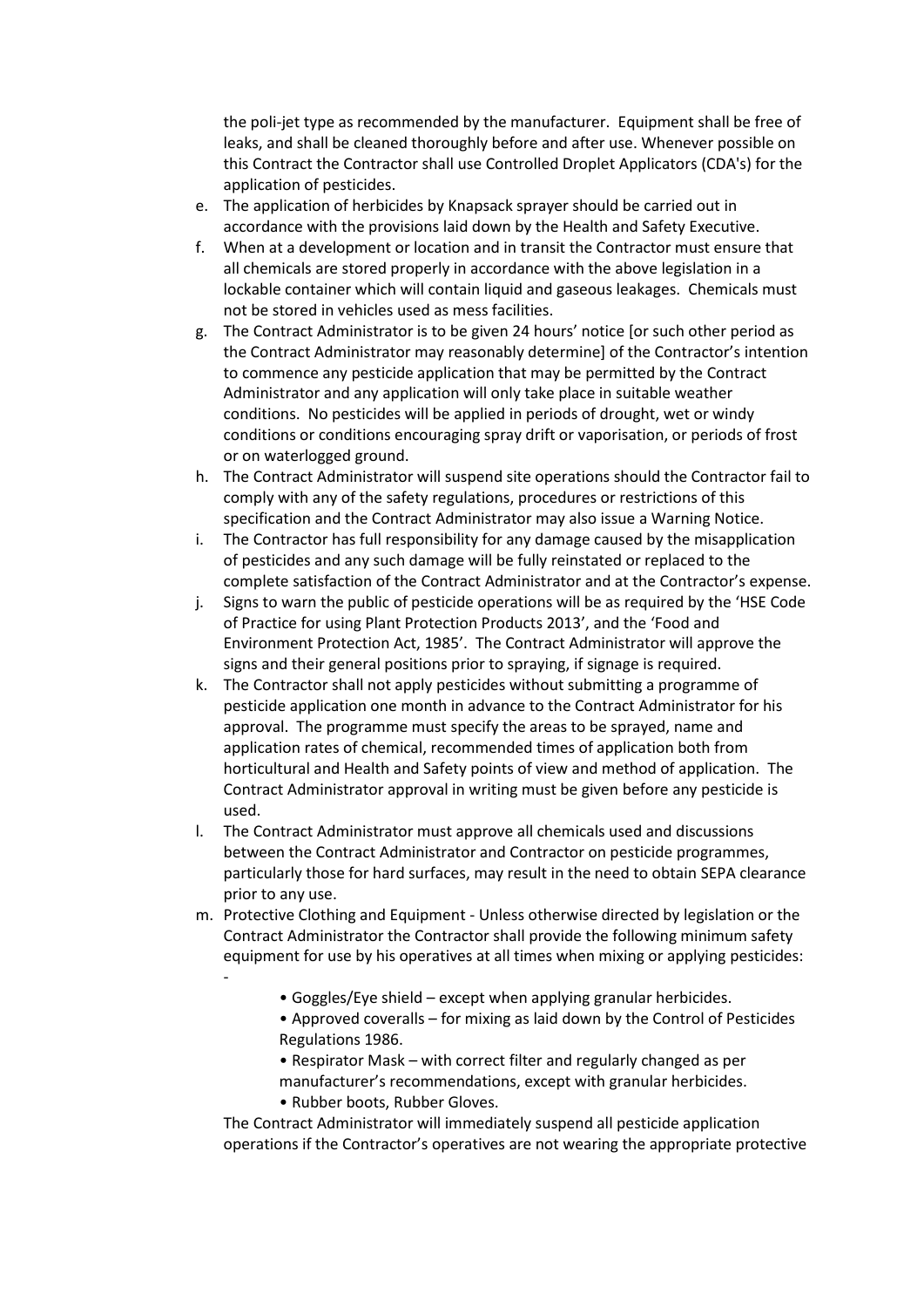clothing and/or if an item of the above equipment has not been brought to site and the Contractor may be given a Warning Notice

- n. Application of Granular Herbicides The Contractor shall when using, if approved by the Contract Administrator and if appropriate to the area, 'Cyclone' chest mounted spreaders for applying granular herbicides e.g. 'Chikara', take great caution to ensure the chemical is applied evenly at the recommended rate and no 'spin' onto adjacent areas occur. When planting belts abut grass, a 'shaker' must be used on the edge of the planting belt, rather than a 'Cyclone' Spreader to reduce the chance of 'drift'. To avoid damage to plants and adjacent grass, the chemical must not be applied in windy or frosty conditions or following rainfall or other conditions rendering the trees and shrubs moist. Any moisture on trees and shrubs will lead to herbicide granules lodging/sticking and detrimental effects. Trees and shrubs should be 'brushed against' following application to ensure any granules are dislodged.
- o. The Contractor shall be required to carry out remedial work to those areas to which 'Chikara' has been misapplied at his own cost, using methods to be approved by the Contract Administrator. 'Chikara' is not allowed where herbaceous perennials or annual/biannual plants are evident.

# **16.0 British Standards and European Equivalent**

- a. Except where hereinafter specified to the contrary, all materials to be used under the Contract are to comply with the latest British Standard Specification or equivalent national standard of another Member State of the European Community or international standard, recognised in another Member State of the European Community. In either of the latter two alternatives, the Contractor is required to furnish the Contract Administrator with supporting documentation to prove that the materials offer guarantees of safety, standards of reliability and fitness for purpose equivalent to or in excess of the relevant British Standard Specification.
- b. In the event of the Contract Administrator (whose decision shall be final) not being satisfied that the materials proposed meet the required standard, the Contractor shall comply with the latest British Standard Specification and no claim for additional costs incurred with such compliance will be entertained.
- c. Except where hereinafter specified to the contrary all workmanship is to comply with the latest BS or EN Code of Practice.

# **17.0 Provision of Samples**

- a. The provision of samples [as may be requested by the Contract Administrator] e.g., topsoil's, turf, fertiliser, plants etc. for the approval of the Contract Administrator is deemed to be included in the Contractor's rates and prices. Any sample that is supplied and rejected or supplied and not used will be removed by the Contractor at his cost, if so directed by the Contract Administrator. The Employer will not accept any claim from the Contractor for the supply and, if necessary, removal of samples to and from any developments.
- b. All samples are to be retained on Site by the Contract Administrator to be used as a "yardstick" to check the quality of subsequent materials and supplies. All materials to be used on the Contract must have the Contract Administrators prior approval and the Contractor shall give the Contract Administrator a minimum 24 hours' notice of any new material he wishes to have approved.

## **18.0 Inclement Weather**

a. The Contractor shall perform the Works in accordance with the Open Space Maintenance Specification and in accordance with the Programme of Works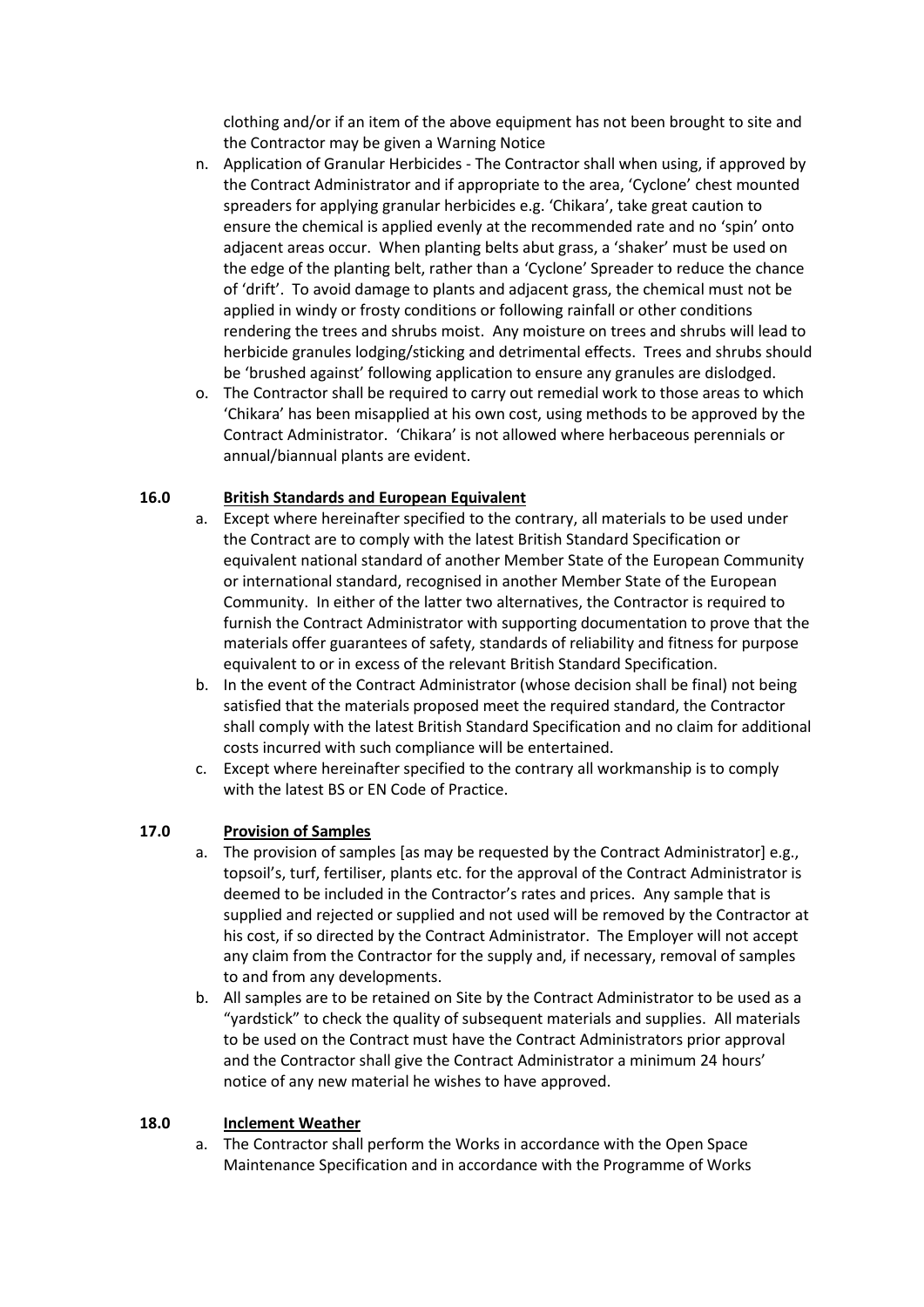regardless of the weather or climatic conditions. In exceptionally adverse weather conditions, the Contractor may seek the Contract Administrator's approval to suspend all or any part of the Services for the period during which the adverse weather conditions continue. The Contract Administrator acting reasonably and without undue delay, may give such approval. For the avoidance of doubt, if such approval is given, the Contractor shall not be considered to be in default for failure to comply with appropriate quality and specification standards if there is a diminution of the required standards during this period.

b. The Contractor Administrator shall specify, when giving approval, a reasonable period the [Restoration Period] after the cessation of the adverse weather conditions, in which the Contractor must restore all affected development and locations to the required standards and the Contractor must comply with this Restoration Period and shall do so at its own expense.

# **19.0 Defective Plant Materials and defects Liability Period**

- a. All shrubs, transplants, whips and hedging plants shall be guaranteed for a period against death, deformation, dieback or disease other than that caused by malicious damage. The defects period shall cover the growing season following planting, plus a show of leaf at the beginning of the second season. It is the Contractor's responsibility to notify the Contract Administrator in writing if a bed requires watering.
- b. All grass seeding or turfing works shall be guaranteed for a period against death, dieback or unsatisfactory germination or development. The defects period shall cover a period of 3 months after (or following season if required) from seeding or turfing. It is the Contractor's responsibility to notify the Contract Administrator in writing if a newly created grassed area requires watering and for them to ensure adequate actions are taken to resolve.
- c. The Contractor shall replace any defective plant or grass/turf material with material of the same size, specification and species as that originally planted to the full satisfaction of the Contract Administrator. Any such replacements, including planting, will be entirely at the Contractor's expense.

## **20.0 Standards**

- a. In the sections which follow, the Contractor should note that standards are minimum standards. The Contractor must ensure he carries out each part of the Work in such a manner and as frequently as required to achieve the Contract Standard.
- b. Powered leaf clearing and leaf blowing equipment may be used subject to their being used in accordance with the provisions of the Contract. Powered leaf blowers shall normally only be used where leaf fall is excessive and shall not be used to blow or collect small numbers of leaves where other methods can be used.
- c. Heaps of leaves shall be cleared on the same day that they are collected and not left on Site. Where leaves are bagged, these shall be stacked neatly in a position to be agreed with the Contract Administrator until removed. A reasonable amount of leaf litter can be accommodated as a natural mulch on shrub beds however this is to be the exception and not the norm.
- d. Blossom fall, pods, seeds etc. are to be cleared in the same way as leaves. It should be noted that because of the disease, Anthracnose, of London Plane trees leaf fall is heavy from June throughout the summer in many locations where mature Plane trees grow.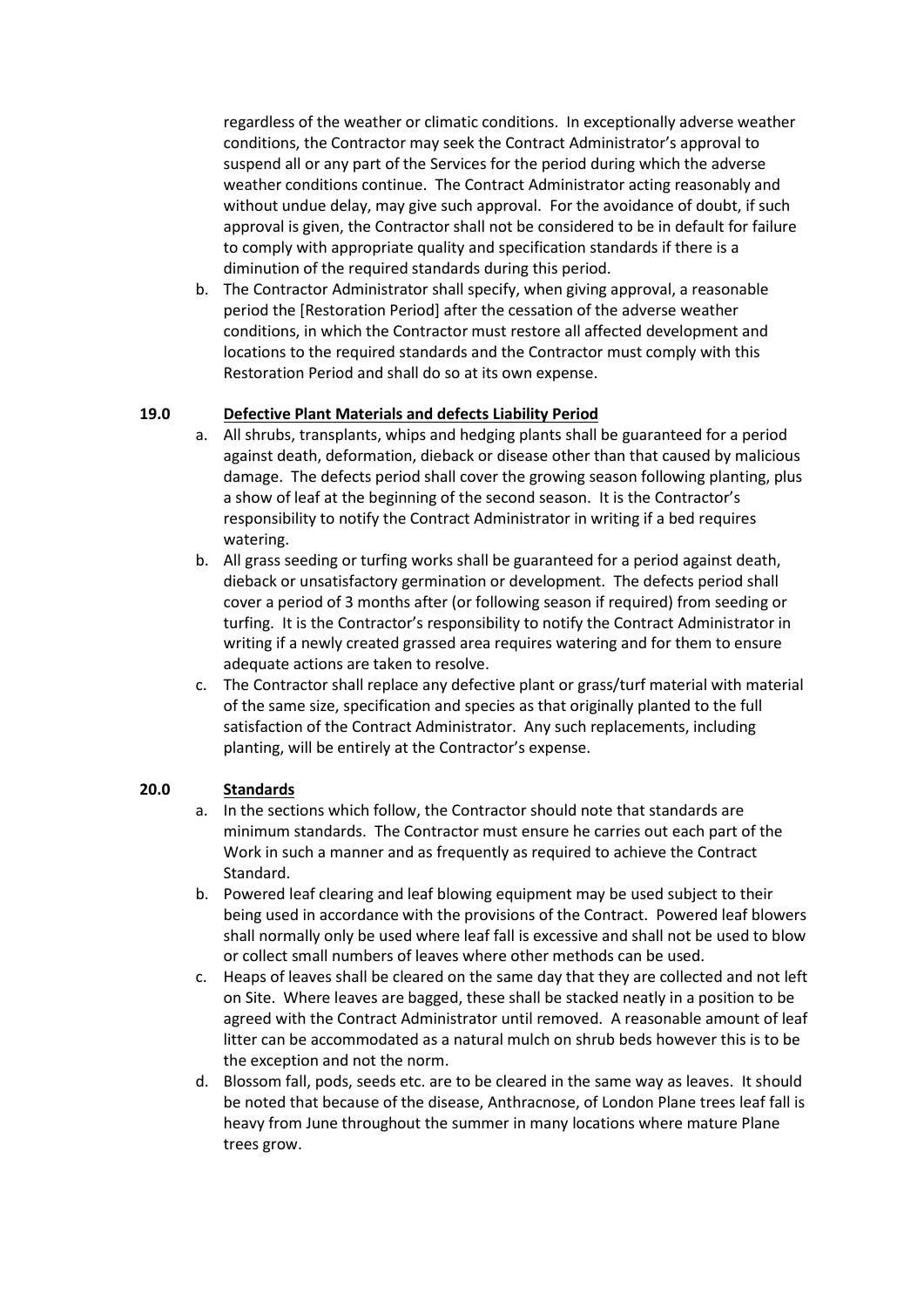- e. The Contractor will be responsible for clearing any debris (less than 2m long/75mm diameter) or twigs that have fallen from trees onto any areas following gales and storms.
- f. The Contractor shall ensure at all times that all shrubs and hedges are kept so that they do not create nuisance nor a danger to person or traffic at footpaths, verges, hard standings and roadways and in front of windows and street signs and do not obstruct street lights, road signs etc., and shall undertake all shoot and branch removal to maintain this situation. The cost of carrying this out will not be paid for separately, but shall be included in the Contractor's tender whether it is actually carried out along with other work or involves a separate visit.

# **21.0 Advice**

a. The contractor may be required to provide general advice to the Contract Administrator and also residents/resident groups on horticultural matters e.g. drawing their attention to plants which are diseased or require removal due to old age and suggesting appropriate replacement plants together with general advice and 'hints' on horticultural maintenance. The provision of such advice by the Contractor shall be included by the Contractor in his tender.

# **TASKS**

# **22.0 Grass Cutting**

a. The quality of finish of the grass area is to be of a high standard and the Contractor is expected to maintain the contract standard for grass maintenance as defined below throughout the Contract Period.

# Standard

- b. The maximum height allowed prior to cutting is 65 mm and the maximum height allowed after cutting is 25mm. **Unless otherwise agreed, the grass shall be cut every 10 working days, equating to once every two weeks from mid-March to mid-November.**
- c. All litter including stones, paper, tins, bottles, other debris and the like and heavy falls of leaves shall be collected and removed prior to cutting.
- d. All grass shall be cut evenly and cleanly without damage to the existing surface and edges.
- e. All grass shall normally be mown in parallel straight lines so that lawns are left with a neat and tidy appearance. A high visual standard is required.
- f. Mowing speed and cutting height is to be controlled so there is no skidding, "balding" or the effects of fast turns and no compaction of areas of fine turf after rain.
- g. Use of 'mulch mowers' is encouraged, providing that the cutting blades are sharpened on a regular basis. However, early in the season or in periods of vigorous grass growth, the contract administrator may require all arisings to be boxed off whatever type of mower is used and arisings shall be removed from site. The contractor will be deemed to have included the cost of this eventuality in his price.
- h. No damage to plants in surrounding areas and grass clippings are not to land on surrounding areas. Any grass clippings or other arisings are to be removed from paved areas, car parks, drives, mowing margins, channels and the like by a method approved by the Contract Administrator.

Bulbs are not to be mown over until sufficient time has passed for leaf growth to die.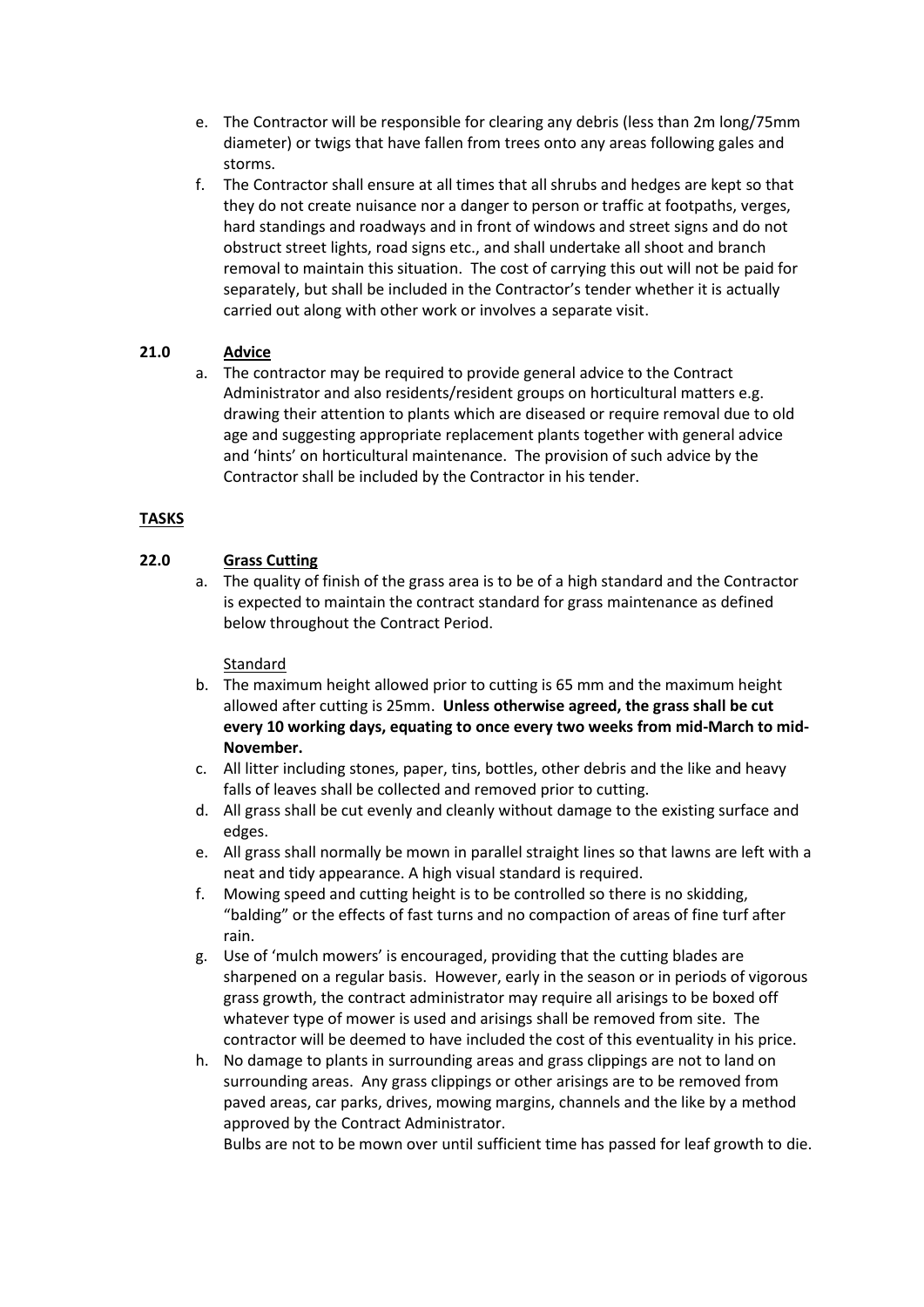i. No margins/edges or areas adjacent to obstacles are to be left unmown. Where a channel does not exist and grass extends up to the obstruction the Contractor shall control growth by hand or mechanical means approved by the Contract Administrator.

The Contractor shall maintain a clean edge to all exiting grassed edges where they meet a shrub bed.

- j. At each mowing visit the Contractor shall ensure that tree bases and other obstacles are clean, tidy and weed free.
- k. At the Contract Administrator's sole option, there may be areas at developments which can be designated 'low maintenance' at which grass cutting can be undertaken on a 'cut and drop' basis rather than 'cut and collect' including areas that can only be accessed and cut via strimmer's. In respect of any such areas the Contract Administrator shall agree with the Contractor the extent, frequency of cut and any other operational considerations including any downward adjustment to the development or locations Annual Sum.

# Method

- l. As a guide mowing must be to BS7370, Part 3, Appendix A. The Contractor will whenever possible complete the mowing of one location before moving on to the next. Mowing will take place over all areas of grass at locations on the site up to paving, fencing and other boundaries or obstacles.
- m. Prior to mowing, the Contractor will remove and dispose of leaves and rubbish such as litter, stones, paper, tins, bottles, debris and twigs. If any litter left on the grass is shredded by the mower the Contractor will immediately remove the shredded material or smashed glass prior to leaving site.
- n. Subsequent mowing with alternative machinery, e.g. trimmers or hand shears, or as specified by the Contract Administrator may be necessary in order to cut the grass next to obstacles. All signs such as "Keep off the grass", "No ball games", "No cycling", shall be carefully removed (if moveable) to allow cutting and be replaced by the Contractor as work progresses.
- o. When box mowers are used, when boxes are full they shall be emptied, before they overflow into suitable sacks, and stored in places agreed with the Contract Administrator (not on grassed areas) until removed at end of visit.
- p. No flail or reciprocating knife mowers may be used. Guards and other protective devices must be fitted to all machines and remain fitted at all times and all Codes of Practice observed.
- q. Refuelling and minor servicing, e.g. blade-changing, of rotary mowers may take place only on paved areas. Only simple maintenance operations shall be carried out on Site as approved by the Contract Administrator. Refuelling must not occur on bitumen or tarmac areas. Spilled fuel oils etc. shall be cleaned up immediately with suitable solvents. The Contractor shall ensure that his staff are familiar with and adhere to the Codes of Practice relating to mowers and the safe storage and handling of petroleum/spirit, diesel oil and Standard Operating Procedures from individual makes of mowers.
- r. The grass in any areas planted with bulbs will be cut by gradually lowering the height of cut over the period of three or four cuts, the aim being to bring the area planted with bulbs back to the standard for grass height as soon as possible without impairing the visual appearance. The length of grass in these areas shall be reduced by not more than 50% at each cut. Grass and vegetation cut from these areas must be collected and removed, usually by hand rakes and brooms, using the appropriate method of disposal.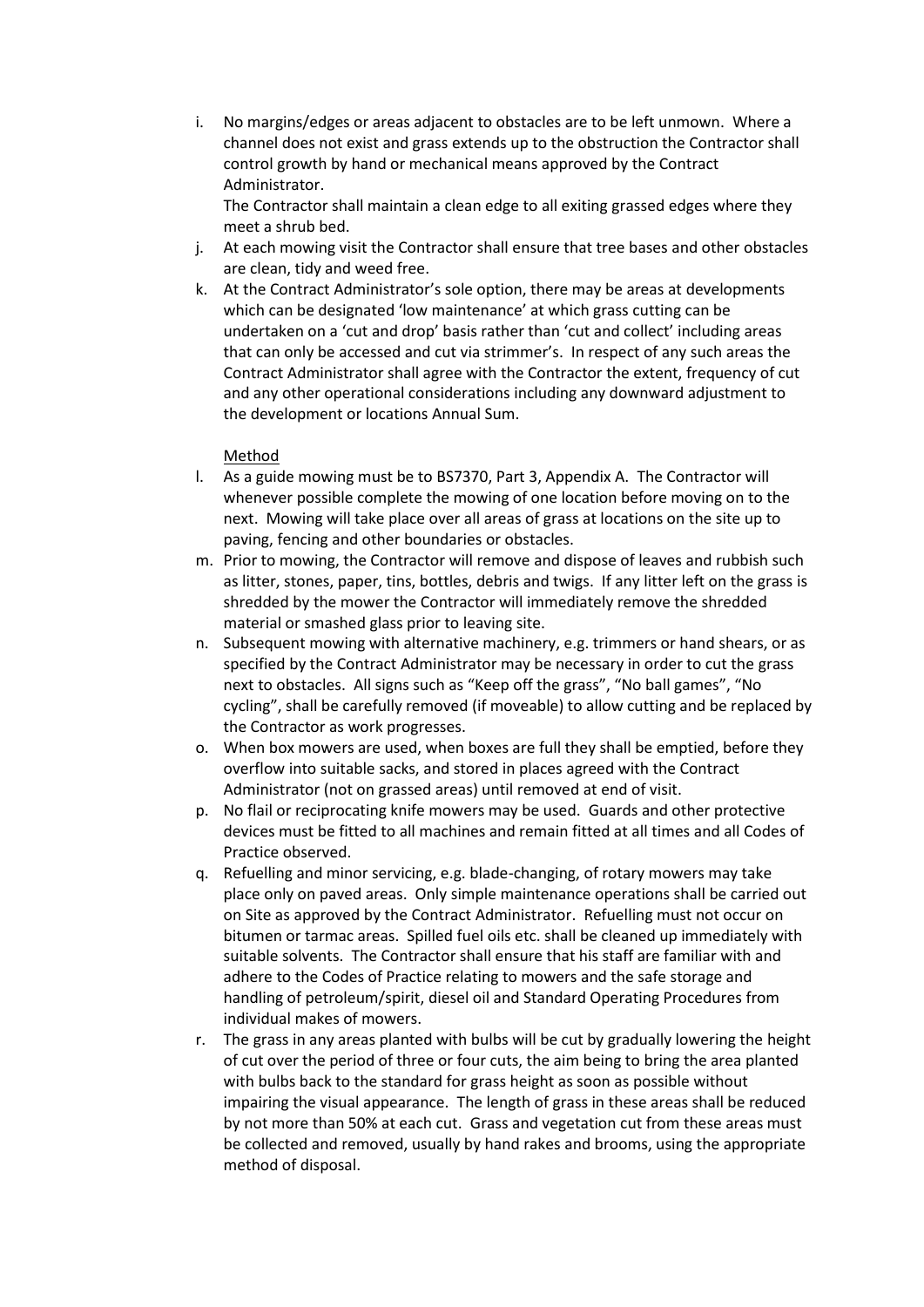s. The Contractor shall adapt grass cutting operations as may be necessary to suit prevailing climatic and soil conditions and the rate of grass growth in accordance with the Contract. Cutting shall be deferred whenever weather conditions are such that it is not possible to cut the grass or gain access to it without damaging the grass, the ground surface, and the contours and levels of the ground. The Contractor will agree with the Contract Administrator to revise the Programme if cutting is suspended due to inclement weather.

# Programme

- t. The Contractor is to issue an indicative yearly schedule of visits for each site, providing week commencement of visit (or an equal digitally accessible schedule). This will be provided prior to any work commencing and will be made available to tenants who receive the service. Any deviations from the schedule over or above 3 days are to be notified to the Contract Administrator.
- u. The Contractor may need to undertake additional visits at certain times of the year and in response to climatic situations and the cost of any such additional visits is deemed to be included in the Contractor's tender.

# Recovery Period

v. After a Default Notice has been served, the Contractor has 5 days in which to achieve the Contract Standard. The Recovery Period after inclement weather shall be agreed with the Contract Administrator whose decision on the Recovery Period will be final.

# **23.0 Grass Edging**

- a. The contractor shall edge off all locations so that the grass edge does not invade surrounding surfaces by more than 30mm at any time.
- b. The method of maintaining grass edges may be carried out in two ways.

## Mechanical (Edging Shears/Strimmer's)

All edging shears used by the Contractor for their purpose shall be sharp and correctly set.

The use of strimmer's for the control of grass edge growth shall be acceptable in normal amenity communal areas. However, where beds or borders are of an ornamental nature i.e. herbaceous or spring/summer bedding, the contract administrator reserves the right to insist on the use of edging shears, and the contractor will have deemed to have included for such eventualities in their price.

## Use of Contact Herbicide

## **The use of contact herbicide to control grass edge growth is not permitted, and only in exceptional cases with the written permission of the Contract Administrator.**

**Only when permitted as above**, a contact non-residual herbicide should be used, and the selection and use of the herbicide should be in full accordance with all appropriate legislation and conditions as identified within Clause 15 of this Open Space Maintenance Specification. Where this method of control is specified the chemical should not stray on to the grass area by more than 10mm. If the chemical 'drifts' on to the grass area by more than this amount, all affected grass shall be renovated as per the Turf Maintenance Specifications (Clause 24).

c. Once per year, all grass edges that do not abut a vertical surface shall be cut to a straight edge using an edging iron, and all arisings removed.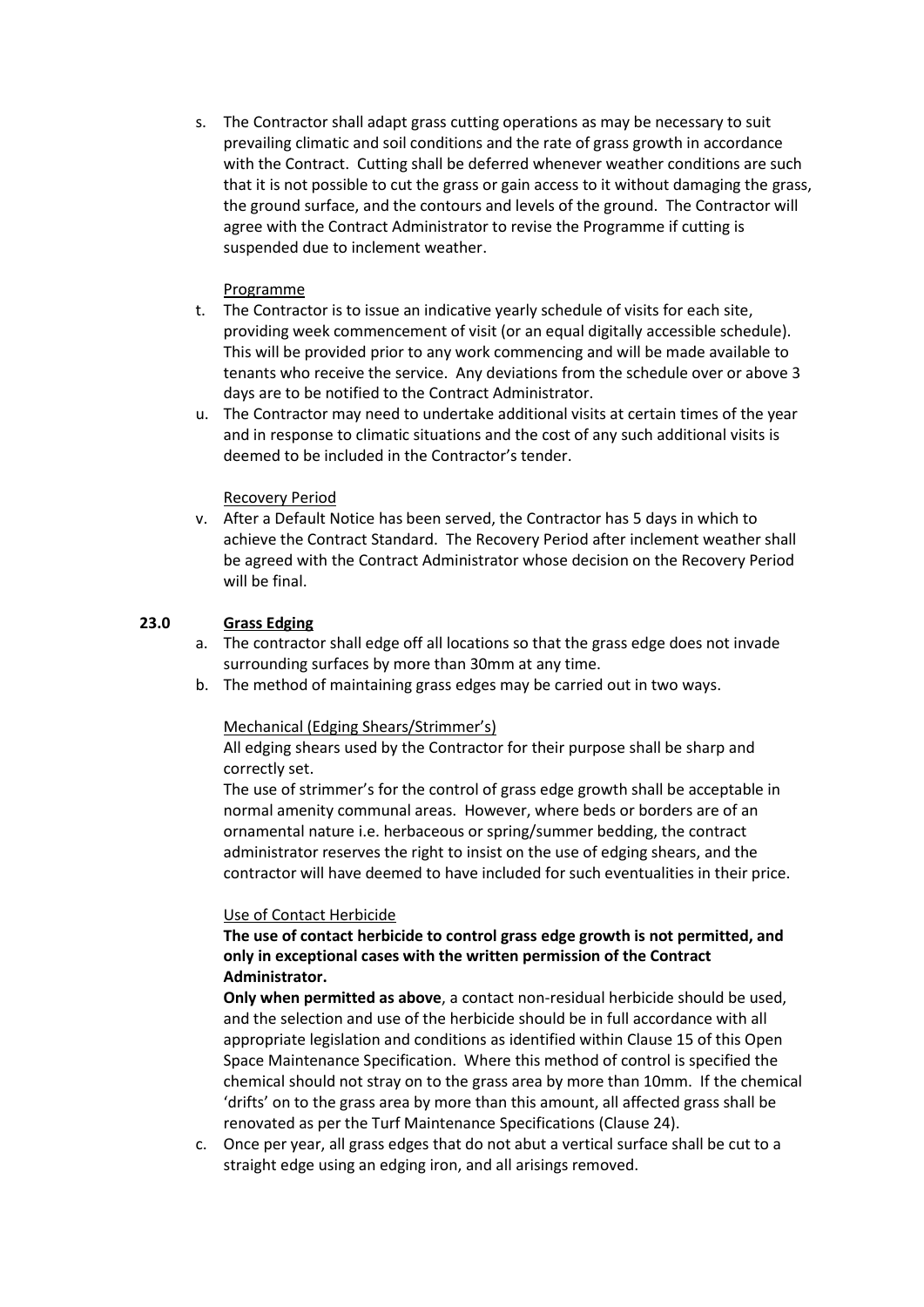- d. All finished edges shall be sharp, neat, with no vegetation overhanging the finished edge and where appropriate, vertical face free from vegetation and any channels free from vegetation.
- e. All edges shall be cut to straight lines or smooth curves as appropriate. Where straight edges are required a line or other approved method shall be used. In the case of curved edges, the contractor shall follow the existing curve using methods approved by the Contractor Administrator. The Contractor shall avoid any excessive cutting back of edges.
- f. Where a finished edge abuts a hard surface, the Contractor shall ensure that no gap develops between the surface and the grass.
- g. The Contractor shall keep adjacent channels, flower beds, shrub beds, tree bases, footpaths and other paved areas, obstacles and the like clean and tidy each time edging is carried out.

# Margins, Channels and Hard Surfaces

h. The Contractor shall keep clean weed free, channels between walls, fence lines, obstacles, footpaths and paved areas, grassed areas, and the like to maintain a mowing margin where already present. The channel shall be maintained to its existing dimensions. Each time edging is carried out, litter shall be removed from all channels, fence lines, tree-bases, footpaths and paved areas, obstacles, grassed areas and the like.

## Shrub Bed and Tree Bases

i. The Contractor shall form, or reform, good edges to grassed areas where they meet a shrub bed. Where grass extends to tree base, the Contractor shall control growth by the use of means approved by the Contract Administrator. **Mechanical means will not be accepted**.

# Reforming Edges

- j. If the Contractor causes damages to grass edges the said damage must be renovated within two weeks (weather conditions permitting) of the damage occurring. The reforming of edges shall be at the Contractors expense only if damage is caused by the Contractor.
- k. Where the Contractor is instructed to reform edges to grassed areas the following procedure shall apply.
	- i. The edge to be reformed shall be cut back and trimmed in accordance with the relevant provisions laid down in the preceding clauses to straight lines and smooth curves as appropriate.
	- ii. A 300mm wide strip of turf having a uniform minimum thickness 25mm shall then be cut from the edges formed in i ) above for the full length of the edge to be reformed.
	- iii. This 300mm wide strip of turf shall then be moved into the new position with the reformed edge becoming the new edge to the grassed area. Any levelling required shall be carried out by packing the turf with fine sterilised soil or sharp sand.
	- iv. The gap that results from this operation shall be filled with fine sterilised top soil and seeded using the grass seed to match the existing grass sward.

## Arisings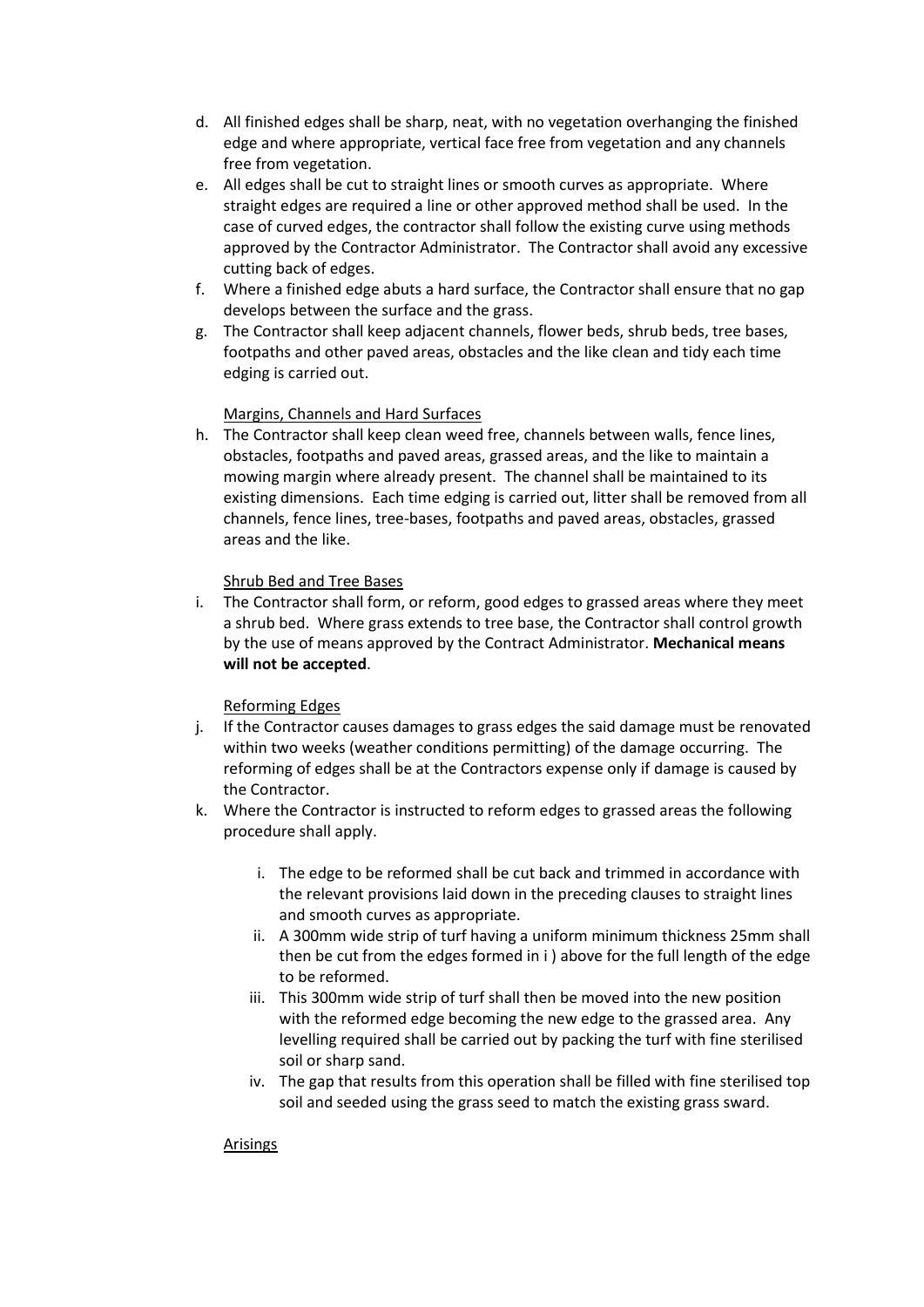l. All arisings from work associated with the edging shall be disposed of by the Contractor at the end of each working day to the Contractor's own off -site tip. On completion of each day's work the whole area shall be left in a clean and tidy condition to the entire satisfaction of the Contract Administrator.

# **24.0 Turf Maintenance**

# **Renovation (Optional)**

- a. Renovation means the repair of grass swards that may become damaged or worn as a result of use consistent with the purpose of the area.
- b. Renovation may be affected by cultivation and re-seeding or cultivation and returfing, or re-turfing alone, or over dressing with a mixture of top dressing and suitable grass seed. The method elected by the Contractor will depend on the extent of the wear and damage, the degree to which wear or damage has arisen, and the nature of the area being renovated.
- c. Grass renovation as a result of normal use consistent with the area apart from grass renovation considered under minor vandalism shall be carried out as a separate item at the Contract Administrator's instruction.
- d. The Contractor shall not be expected to renovate grass damaged before the commencement of the Contract Period unless instructed by the Contract Administrator. This shall be on the basis of a separate payment to the Contract Price. Where re-turfing or reseeding is to take place the Contractor shall select turf with the correct grass species and soil type, and seed with the correct mixture of grass species to match that surrounding the area for renovation, or if the whole area is to be renovated that which is suitable for the use of the area.

# Disposal of Arisings

e. Disposal of Arisings means the collection, removal and disposal off site of all arisings from the Contractors Turf Maintenance Operations. The Contractor shall dispose of arisings immediately as they arise, and return the location to the Contract Standard. The Contractor shall include for all such works within his price. No extra payment will be considered.

# **25.0 Shrub and Herbaceous Bed Maintenance**

a. All work specified in this section shall be carried out in accordance with BS 4428, Code of Practice for General Landscape Operations.

# Maintenance

- b. The contractor is made aware that many residents, particularly on sheltered housing sites, have constructed small shrub/herbaceous borders that they themselves maintain. Also, many bulbs/herbaceous plants have been planted within shrub beds to be maintained by the Contractor, and the utmost care must be taken in maintaining these beds so as not to damage/disturb any herbaceous plants.
- c. Although residents may be presently maintaining small beds within the site, the Contractor should price for maintaining all shrub/ herbaceous beds on the site, given the eventuality that many tenants move on and leave the beds/borders unattended.

# Weed Control

d. Weed control to shrub/herbaceous beds shall be carried out by two separate methods:

# Hand Weeding (Herbaceous Beds)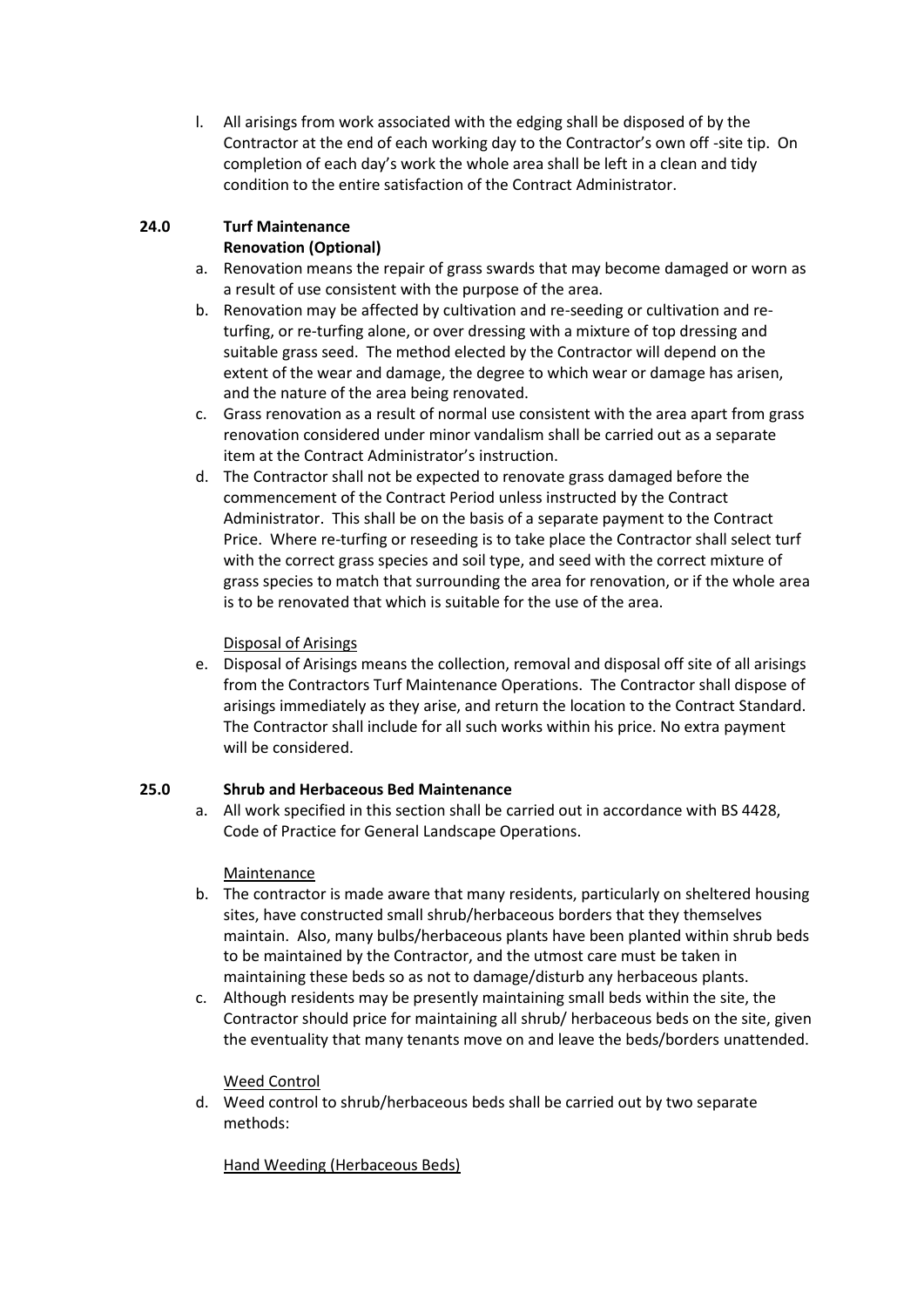Hand Weeding means the removal of all weed growth including roots, without the use of mechanically powered tools and without the use of chemicals. The Contractor shall take care, to remove no more than a minimum amount of soil, during Hand Weeding operations. On completion of Hand Weeding operations, all exposed surfaces shall be returned to the Contract Standard. Where the area is mulched, any disturbed mulch shall be replaced and re-firmed to provide the

specified depth of mulch material. Care shall be taken in the use of hand operated tools so that the roots of existing plants are not severed or exposed, and / or stems, bark and foliage of existing plants are not damaged in any way.

## Chemical Weed Eradication (Shrub Beds)

Chemical Weed Eradication means the destruction of weed growth by a chemical substance.

The use of chemicals for the eradication of weeds shall be in accordance with:

- Health and Safety at Work Act 1974
- The Control of Pollution Act 1974 (including amendments)
- The Food and Environmental Protection Act 1985
- HSE Code of Practice for using Plant Protection Products 2013
- Control of Substances Hazardous to Health 2005
- e. If in the opinion of the Contract Administrator, any operative is working in contravention of the above regulations, the operative shall cease working immediately upon the instruction of Contract Administrator. Work shall not resume until such time as the Contractor Administrator is satisfied, that full compliance with the regulations is effected.
- f. The Contractor shall not use any residual weed killer for the control of weed growth within the shrub areas, unless written permission has been received from the Contract Administrator. Such permission will only be given where the Contract Administrator can be certain that:

i) The planting is long established, and;

ii) No recent, new or additional planting has taken place or is proposed for the area, and;

iii) There is no danger of a build-up of residual herbicides.

## **In general, therefore, the use of residual herbicides will not be allowed.**

- g. On those shrub areas where chemical weed eradication is permitted. The Contractor shall in general use a contact herbicide for the control of weed growth. If the Contractor proposes to use a translocated herbicide, he shall inform the Contract Administrator and receive written authority before proceeding. The Contractor shall not use a translocated herbicide, if he has not received written authorisation, for its use on that location.
- h. The use of herbicides is not permitted on any areas that contain herbaceous planting. Hand weeding must only be used on these areas, unless written permission has been issued from the Contract Administrator.
- i. Whichever method is employed, the Contractor shall remove all individual or patches of weed growth, which are deemed visually displeasing by the Contract Administrator, by Hand Weeding.

## **Cultivation**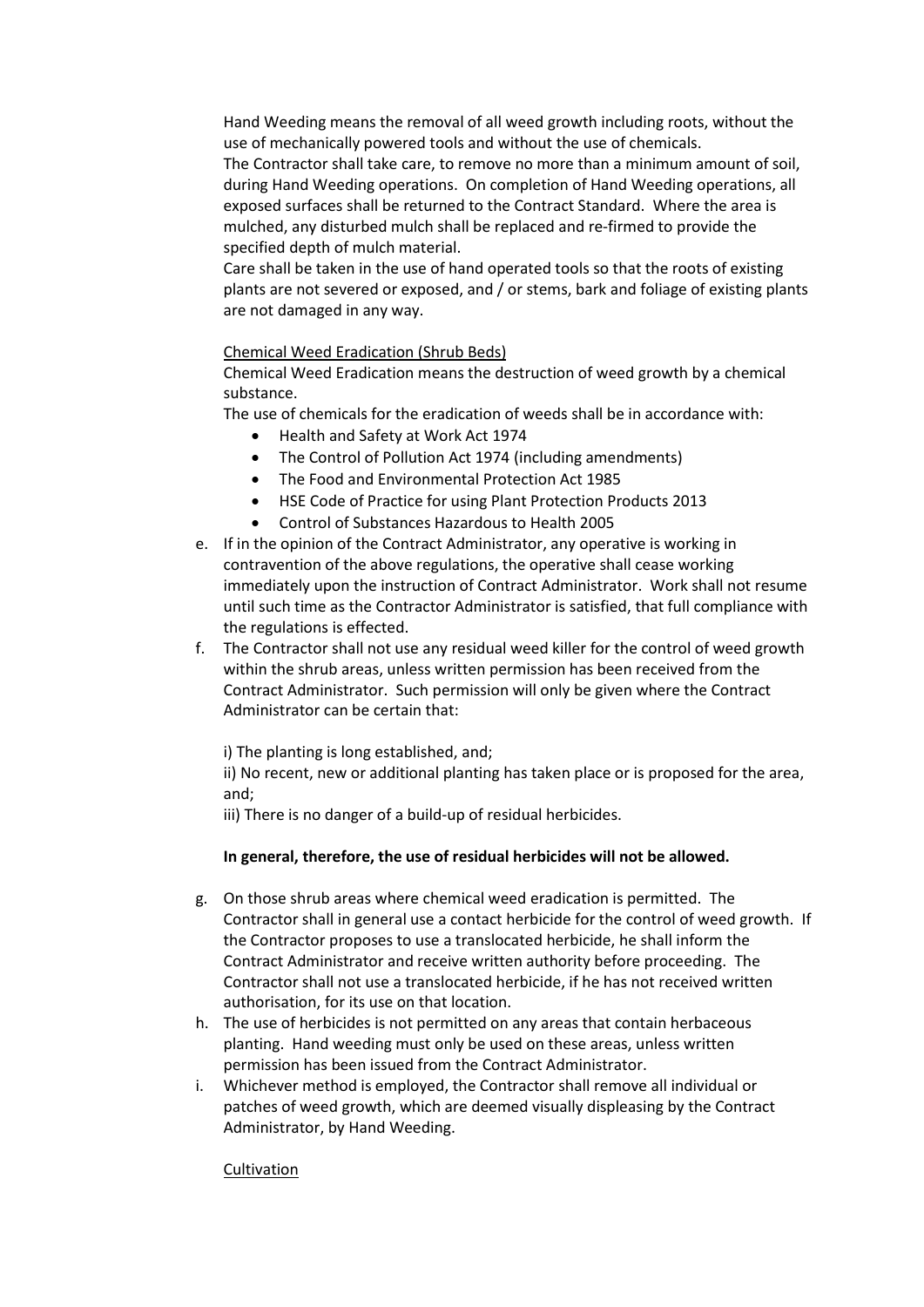- j. Unless otherwise instructed by the Contract Administrator, the Contractor shall ensure that exposed soil areas between shrubs are cultivated to a medium tilth at all times to maintain a pleasant visual effect. This shall not apply where residual herbicides have been applied, or where herbaceous perennials / bulbs are emerging.
- k. During cultivation operations the Contractor shall take care to minimise damage to existing plants, in particular bulbs and roots. After cultivation all roots of surrounding plants shall remain buried.

# Mulching (Optional)

- l. On the prior instruction of the Contract Administrator a bed may be required to receive a mulch dressing or an existing mulched bed topped up with an approved mulch. This work shall be carried out in February / March.
- m. Beds that are instructed to receive mulching shall receive a mulch dressing of general-purpose bark mulch to a consolidated depth of 75mm.

## Pruning

- n. The purpose of pruning is to build a strong framework keeping shrubs healthy and vigorous, maintaining the shape and balance; ensuring the maximum amount of flowering wood is produced and that the shrubs are kept so that they do not create a nuisance of danger.
- o. Pruning of individual shrubs shall be carried out in accordance with one of the following instructions and to the entire satisfaction of the Contract Administrator.

i) Light shaping and removal of dead and diseased wood. Shaping shall be carried out in late spring, remaining pruning to be carried out when required. ii) Remove all wood that has borne flowers, retaining the young wood to ripen and produce flowers the following year. Pruning shall be carried out immediately after flowering.

iii) Remove completely one or two old stems, cut back younger flowering shoots to fresh growth of the main branches. Thin out crowded shoots and remove week twigs. Pruning shall be carried out between November and March.

iv) In February or March cut back previous season's wood to within two or three buds of the old wood.

v) The Contractor shall prune climbing plants in accordance with good horticultural practice when instructed by the Contract Administrator. This may entail the provision by the Contract of specialist vehicles and / or equipment e.g., tower wagon, scaffold towers and the like.

vi) Prune or trim back all growth causing nuisance of interference on roads, paths buildings, street furniture and the like as instructed by the Contract Administrator.

- p. The Contractor shall note that methods of pruning differ for species and cultivars within general, and should provide advice and guidance to the Contract Administrator on such. Where shrubs have been incorrectly pruned, the Contractor shall make good and carry out remedial pruning, or replace the plant as deemed necessary.
- q. However, it should be noted that the requirements of residents may override the above instructions, as many residents prefer all shrubs to be pruned to a 'hedge like' appearance. If this method of 'keep tidy' pruning is specified by the Contract Administrator, then the contractor shall prune all shrub beds to a box shape. The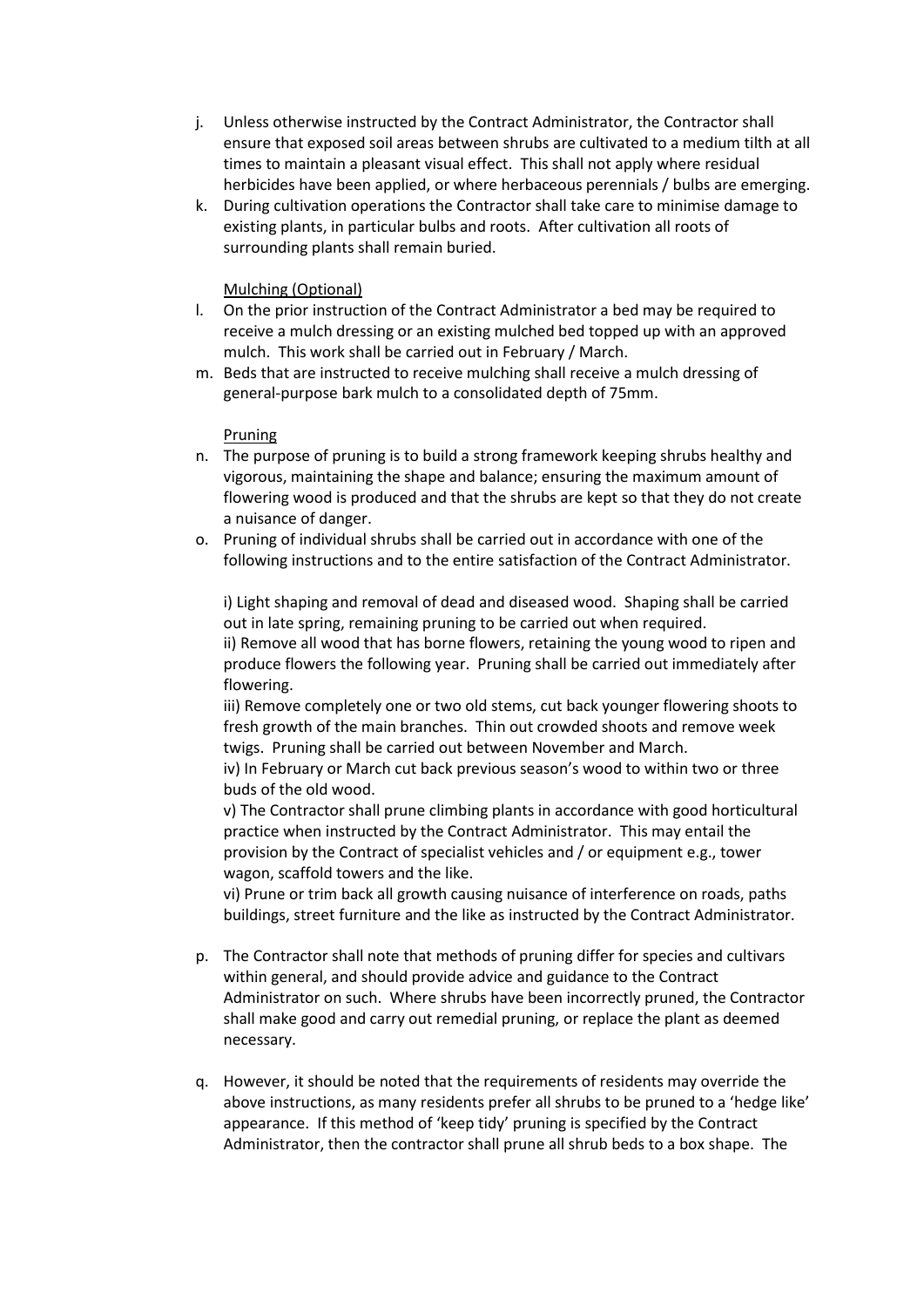specification will be as per 'Hedge maintenance', but as a minimum will be carried out 2 times per year in Summer and Autumn.

- r. **Any shrubs that cause an obstruction to pathways, door access, light or vehicle sightlines, must be pruned to remove the said obstruction**.
- s. All dead herbaceous material, leaves, seed-heads, etc shall be cut to ground level by March the following year and all arisings removed.

## Pests and Diseases

t. The Contractor shall apply approved pesticides to shrubs to control pests and diseases when instructed by the Contract Administrator. The Contractor shall notify the Contract Administrator of any infestation of pests and diseases within one working day.

# Climbing Shrubs

u. The Contractor shall support climbing shrubs on walls using approved climbing plant support systems as approved by Contract Administrator.

# Arisings

v. All arisings from works associated with shrubs shall be disposed of by the Contractor at the end of each working day to recognised registered and licensed site of disposal. On completion of each day's work the whole area shall be left in a clean and tidy condition to the entire satisfaction of the Contract Administrator.

# **26.0 Hedge Maintenance**

- a. Hedge maintenance means the cutting or clipping of plant material to maintain it in a recognised shape or form.
- b. The Contractor shall ensure that the current year's growth does not protrude excessively outside the desired contour of the hedge at any time.
- c. Hedge cutting shall be carried out using appropriate correctly set and sharp tools to provide a clean and even cut, with no jagged edges or split or broken stems.
- d. Hedges shall be cut back to the desired contour and shape by shortening current year's growth to give an even finish. All visible sides of the hedges shall be cut.

## Weed Control

e. Weed control shall generally be undertaken in accordance with the provisions of Clause 25 Shrub/Herbaceous Bed Maintenance.

## Safety

f. The Contractor shall ensure that machinery is fully guarded and properly maintained so as to present no danger to any person or persons in the vicinity of work.

## General Maintenance

g. All hedges shall be well-maintained and neat in appearance at all times with the hedge bases cleared and weed controlled.

## Disposal of Arisings

- h. The term arisings means hedge cuttings and all other debris produced as a result of Hedge Cutting works.
- i. All arisings shall immediately be removed and disposed of off-site by the Contractor and the site returned to the Contract standard. The Contractor shall include for all such works within his price. No extra payments shall be considered.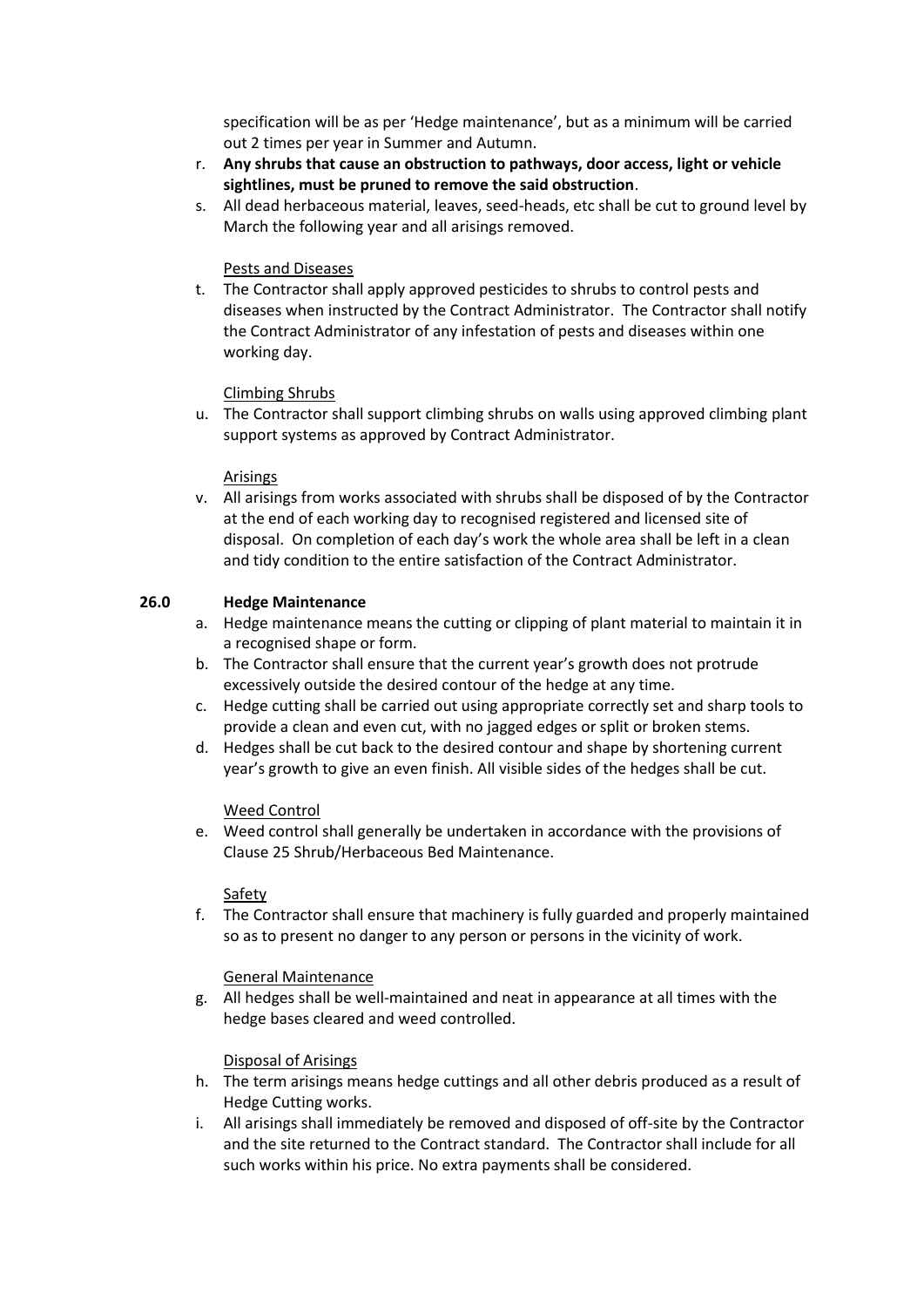# **27.0 Young Tree Maintenance**

a. In this Specification the term 'Tree' shall mean a tree of less than 5 years of age.

## Repair and Adjustment of Stakes and Ties

- b. Repair and adjustment of stakes and ties means that the Contractor shall inspect and adjust the stakes and ties of all young trees to ensure that the are in an upright, stable and healthy condition at all times. Any broken or missing stakes or ties shall be replaced at the Contractor's expense, until the Contract Administrator is satisfied that the tree is sufficiently stable so as not to require any support. In general, it is believed that young trees will require adequate support for at least the first two years following planting. The Contractor shall allow in his price for the removal of stakes and ties when trees become established. No extra charge will be considered for such work.
- c. The Contractor shall ensure that tree ties are correctly adjusted at all times to allow for tree growth and stem expansion. The stem of the tree shall not be allowed to become restricted by the tie at any time.
- d. The Contractor shall prevent the stake from causing physical damage to the tree by ensuring that all ties are correctly positioned, and no greater than 50mm from the top of the stake at any time.
- e. If the stake is removed this may cause the tree to become unstable, effectively making the tree 'stake bound'. In this case, upon an instruction from the Contract Administrator, the Contractor shall reduce the length of the stake to 600mm above ground level and attach a new tie at the reduced height. This will support the tree roots whilst enabling the stem and crown to move freely, thus increasing the stem girth. After an appropriate length of time, and at the instruction of the Contract Administrator, this small stake shall then be removed by the Contractor. The Contractor should allow in his tender for all the above works.

## Avoidance of Damage to Tree Bases

- f. Care must be taken at all times to avoid causing damage to tree bases through the use of mowing machines, strimmer's, etc. To this end, the bases of all trees can be kept free of vegetation for a radius of 150mm around the tree base using either hand weeding or chemical control. The use of chemicals for the eradication of weeds shall be in accordance with:
	- Health and Safety at Work Act 1974
	- The Control of Pollution Act 1974 (including amendments)
	- The Food and Environmental Protection Act 1985
	- HSE Code of Practice for using Plant Protection Products 2013
	- Control of Substances Hazardous to Health 2005

If, in the opinion of the Contract Administrator, any operative is working in contravention of the above regulations, the operative shall cease working immediately upon the instruction of the Contract Administrator. Work shall not resume until such time as the Contract Administrator is satisfied that full compliance with the regulations is effected.

g. The Contractor shall not use any residual weed killer for the control of weed growth unless written permission has been received from the Contract Administrator. Such permission will only be given where the Contract Administrator can be certain that: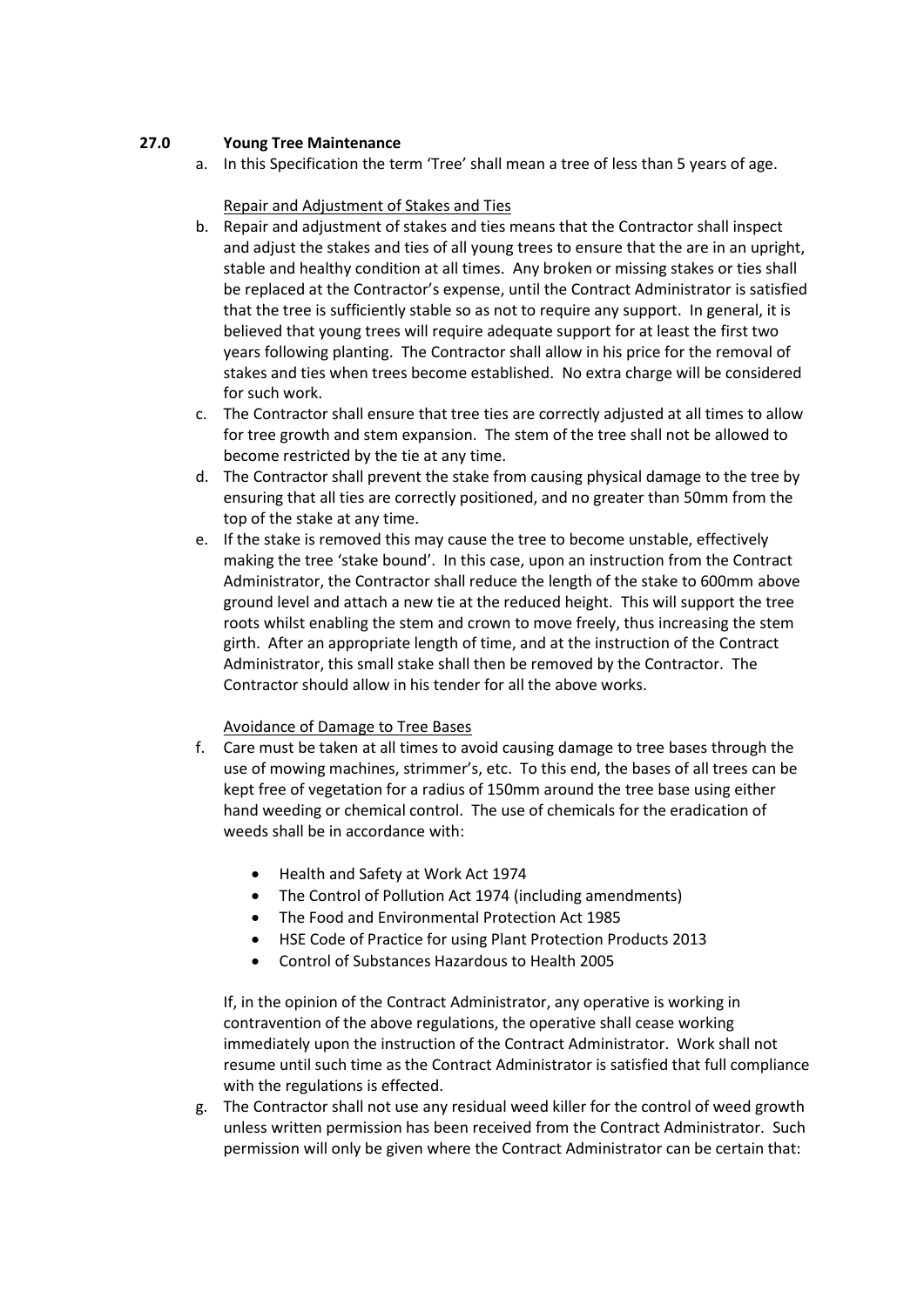i) The planting is long established, and

ii) No recent, new or additional planting has taken place or is proposed for the area, and

iii) There is no danger of a build-up of residual herbicides.

In general, therefore, the use of residual herbicides will not be allowed.

h. On those areas where chemical weed eradication is permitted, the Contractor shall, in general, use a contact herbicide for the control of weed growth. If the Contractor proposes to use a translocated herbicide, he shall inform the Contract Administrator and receive written authority before proceeding. The Contractor shall not use a translocated herbicide, if he has not received written authorisation, for its use on that location.

# Pruning

- i. Pruning means the careful, selective removal of various unwanted section of the tree.
- j. Pruning shall be carried out using appropriate, correctly set and sharp tools that provide a clean cut. All cuts shall be made sloping away from an outwardly facing healthy bud. Any ragged edges of bark or wood shall be trimmed off using a sharp knife.
- k. The Contractor shall ensure that the crown of the tree is open, balanced and true to form for that variety at all times.

# Feathering

l. Feathering means the cutting back of side shoots to the main stem. All young trees shall be feathered when required except when a specific variety or cultivator requires the side shoots to remain in order to keep the tree true to type.

## Treatment of Pest and Disease

- m. If the Contractor discovers an infestation of pest or disease, he must inform the Contract Administrator within 1 working day and, upon instruction from the Contract Administrator, the Contractor shall apply the appropriate control method.
- n. Any application of chemicals for the treatment of pests and / or diseases, shall be in accordance with the regulations scheduled under Clause 15 of this Open Space Maintenance Specification.

## Irrigation

o. All young trees shall be irrigated if necessary, so that the leaves are fully turgid at all times.

# Disposal of Arisings

p. All arisings from works to young trees must be disposed of off-site to a recognised place of disposal.

# Semi-Mature and Mature Trees (Optional)

q. Works to semi-mature and mature trees are to be carried out in accordance with either the Schedule of Rates, Dayworks or a separate quotation, and are not to be included in the Annual Sum in the Bill of Quantities. Work is only to be carried out following an instruction by the Contract Administrator.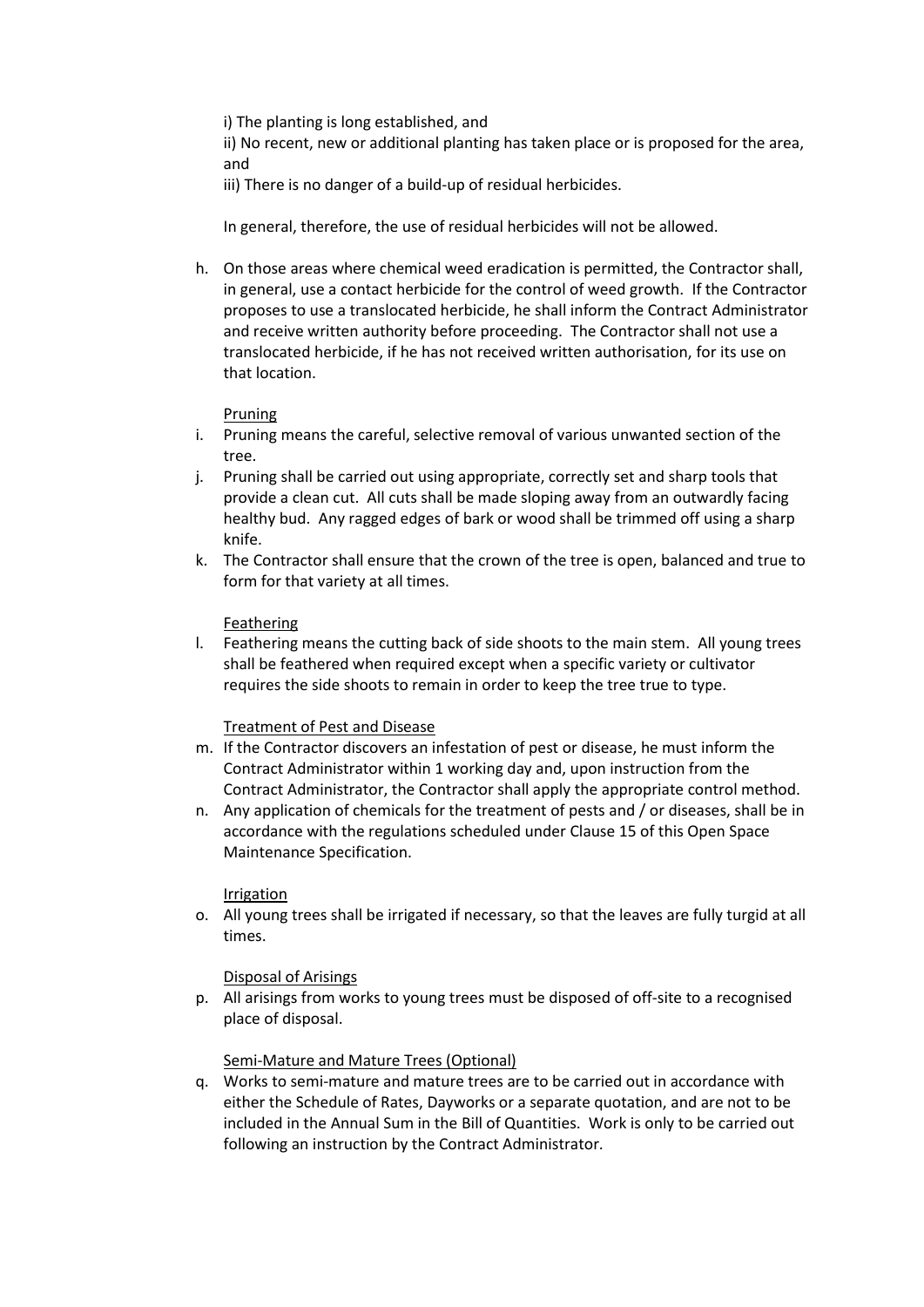- r. In this Specification, the term 'Semi Mature Tree' shall mean any tree between 5 and 25 years old. The term 'Mature Tree' shall mean any tree over 25 years old.
- s. All works to semi mature and mature trees may be carried out by a sub-contractor at the discretion of and subject to the prior approval of the Contract Administrator.

## General

- t. Work specified in this section shall be carried out in accordance with BS 4428 General Landscape Operations or BS 3998 Tree Work - Recommendations and any subsequent amendments.
- u. The Contractor shall ensure that tree work is carried out by competent personnel who are registered chain saw users. During works that require an element of climbing, a ratio of one climber per groundsman shall not be exceeded. At no time shall this tree work be carried out by an operative alone. Unless previously agreed with the Contract Administrator, the use of climbing irons shall not be permitted when climbing trees.
- v. Tree works shall not be undertaken before 0800 hrs or after 1800 hrs Monday to Friday, or before 0900 hrs or after 1300 hrs on Saturdays. Work shall not be undertaken on Sundays or Public Holidays or outside specified hours unless being carried out on an emergency basis under instruction from the Contract Administrator.
- w. Major tree works affecting highways including felling, main branch pruning and the like shall be carried out on Sunday between 0900 hrs and 1300 hrs unless otherwise instructed by the Contract Administrator.
- x. Unless otherwise stated, for the purpose of categorising tree sizes, the measurement shall be taken in millimetres diameter at 1.5m from ground.

## Suspected Decay and Possible Danger

y. Whilst the Contractor is carrying out maintenance operations, any substantial pockets of decay or suspected unsoundness observed in any tree shall be notified to the Contract Administrator together with recommendations for any corrective action.

# Safety

- z. Where chainsaws are being used, the Contractor shall provide the following minimum Personal Protective Equipment for the use by the operator(s).
	- Safety boots (to BS EN ISO 17249)
	- Leg Protection (to BS EN381-5)
	- Chainsaw mitts or gloves (chainsaw resistant material guarding the back of the left hand – to BS EN 381-7)
	- Safety helmet (to BS EN 397)
	- Eye Protection (mesh visors to BS EN 1731 or safety glasses to BS EN 166)
	- Ear defenders (to BS EN 352-1)
	- Chainsaw jackets to BS EN 381-11
- aa. Chainsaws must be used and maintained in accordance with the Chainsaw Safety Leaflet (No INDG317 rev 2, 2013) 'Chainsaws at Work' produced by the Health and Safety Executive.
- bb. Tree felling, thinning, coppicing and scrub clearance works are to be carried out in accordance with guidance produced by the Health and Safety Executive.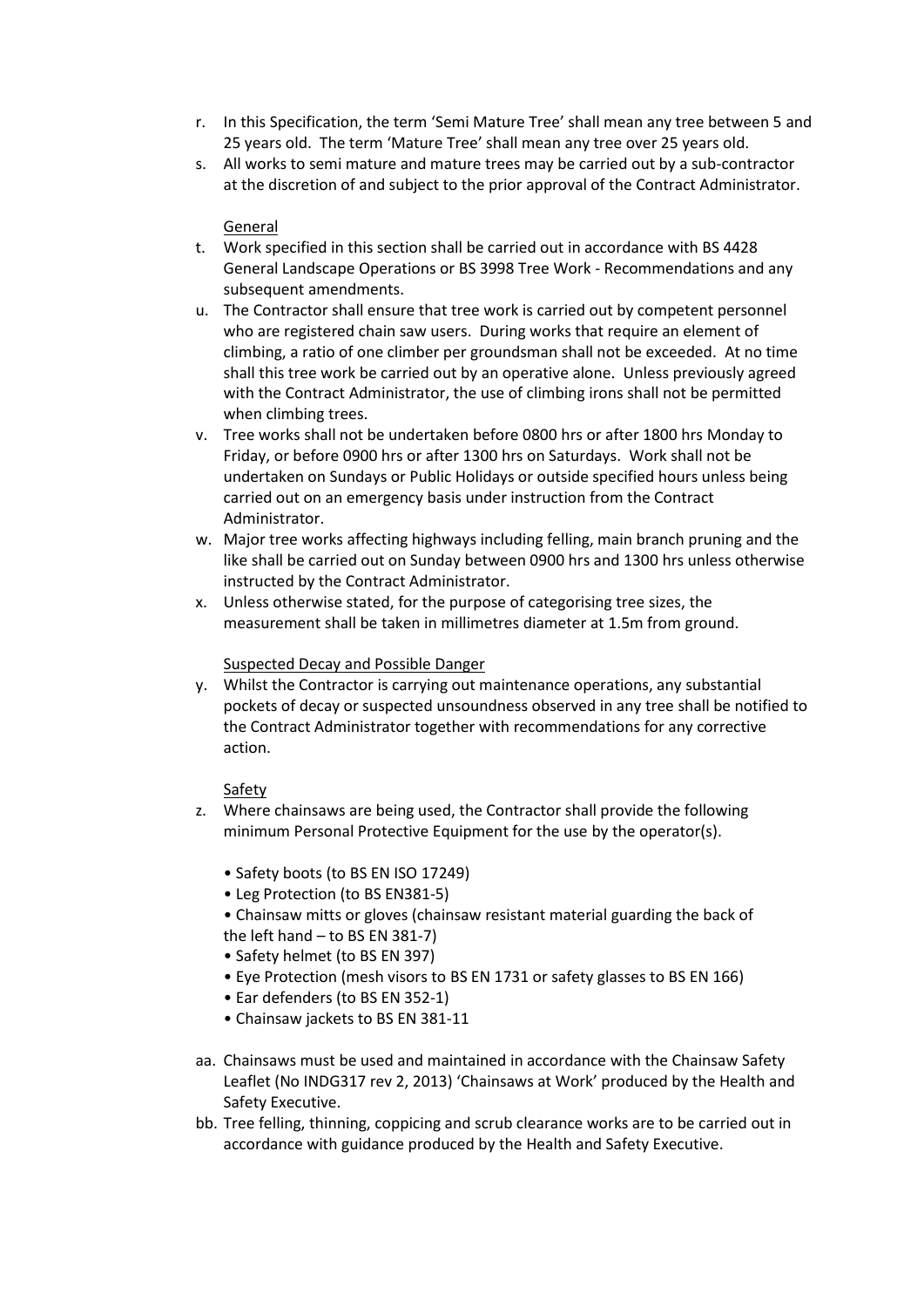## Pruning

cc. Tree pruning shall be carried out by the Contractor on the instruction of the Contract Administrator.

### **Pruning Operations**

Crown Lifting

dd. Crown lifting increases the distance between the ground and the lowest parts of the canopy, usually to give vehicular or pedestrian clearance. This shall be achieved by the entire removal of all branches to a specified height, generally 2.4 metres over footways and 5 metres over carriageways.

### Crown Thinning

ee. Crown thinning reduces the density of the crown by a specified percentage through the removal of whole or sub branches throughout the entire crown including the extremities.

### Crown Reduction

ff. Crown reduction reduces the overall height and width of the tree crown by a specified percentage by the shortening back of branches to a secondary or lateral branch. In undertaking crown reductions of 10 - 40% a natural crown appearance shall be achieved. In the case of reductions over 40% up to pollarding it is appreciated that a natural form becomes progressively harder to achieve. However, the Contractor shall endeavour to retain the crown in a natural form.

### Re-Pollarding

- gg. Pollarding reduces the tree crown to a minimum by cutting back all branches and part of the stem where necessary. Some branch stumps shall be left to a suitable length to encourage vigorous future growth.
- hh. All formative and corrective pruning operations shall only take place after close liaison between the Contractor and Contract Administrator.

### Removal of Dead wood

ii. The removal of dead wood shall include removal of dead branches and removal of broken branches, snags and diseased or malformed branches (e.g., witches' broom disease).

### Felling

jj. Tree felling shall consist of the entire removal of the tree. If the stump is being removed immediately following felling, then the tree may be cut to ground level. If a delay between felling and stump removal occurs, the stump shall remain at a height of 1 metre. The Contractor shall follow the Contract Administrators instructions on all felling orders regarding stump treatment.

## **For the avoidance of doubt not all stumps will be ground out, but will be assessed according to site conditions.**

### Reinstatement

Soft Areas

kk. Following stump removal from beds, lawns, etc, the Contractor shall reinstate the area prior to leaving the site. The stump hole shall be backfilled with top soil and consolidated as this work proceeds and reinstatement of the surface shall be in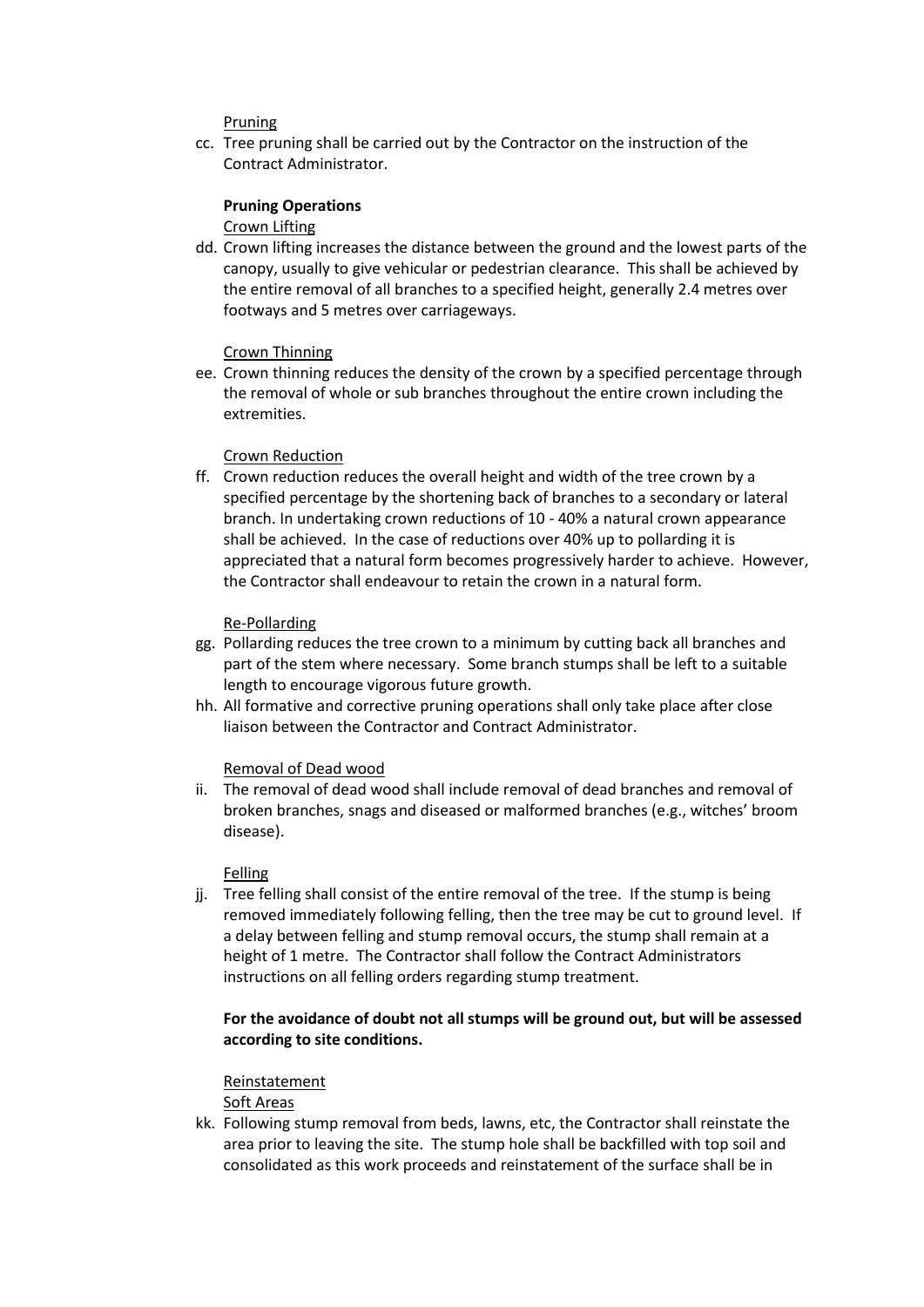accordance with the requirements of the Contract Administrator. The Contractor shall make good any subsidence occurring within a period of 12 months following stump removal.

### Hard Areas

ll. Following stump removal, the Contractor shall reinstate hard areas with hard core and chippings, match the exciting surface in material and finish and level off. All excess material shall be removed from site to the Contractor's own off-site tip.

### Treatment of Stumps and Roots

mm. Treatment of stumps and roots shall ensure that the root system dies and no shoot or sucker growth appears after the chemical has been applied.

Certain species of tree, e.g., Acer Cappodocium Populus Canescens, shall be treated prior to felling in order to ensure a thorough distribution of herbicide and prevent widespread suckering. This shall be undertaken between February and August and at least two months prior to felling

Pre-felling herbicide shall be applied through slits or holes cut into the sapwood up to 1 metre above the ground, in spiral arrangement, without making the tree unstable, and at 45 degrees to the ground to prevent run out.

Post-fell herbicide shall be applied through slits or holes cut into the sapwood round the full circumference of the stump. Only approved chemicals shall be used to kill stumps. No transfer of herbicide shall take place through common root systems, root grafts or by any other means to adjacent tree or plants. Herbicides shall be applied according to manufacturer's instructions and the slits and holes plugged with clay or similar substance, all to the approval of the Contract Administrator.

### Site Safety

- nn. The Contractor shall supply and erect all necessary warning and direction notices, cones, barriers and tapes in order to exclude members of the public from the working zone. The working zone shall be appropriate to ensure that the tree and all equipment used remain within it.
- oo. Where works are being carried out on the public highway, the Contractor shall make arrangements, as may be necessary, with the Police, and ensure that requirements of the 'Traffic Signs Regulations and General Conditions 1981' and subsequent amendments, are adhered to, along with the requirements of Chapter 8 of the 'Traffic Signs Manual' and subsequent amendments.

### Arisings

pp. All arisings from works associated with arboriculture shall be disposed of by the Contractor at the end of each working day to the Contractor's own off-site tip. On completion of each day's work the whole area shall be left in a clean and tidy condition to the entire satisfaction of the Contract Administrator.

# **28.0 Cleaning of Grounds**

General

a. Cleaning of grounds applies to a variety of different types of locations and, for operational purposes, the Contractor may choose to undertake cleaning of grounds as an operation in its own right, or he may choose to undertake cleaning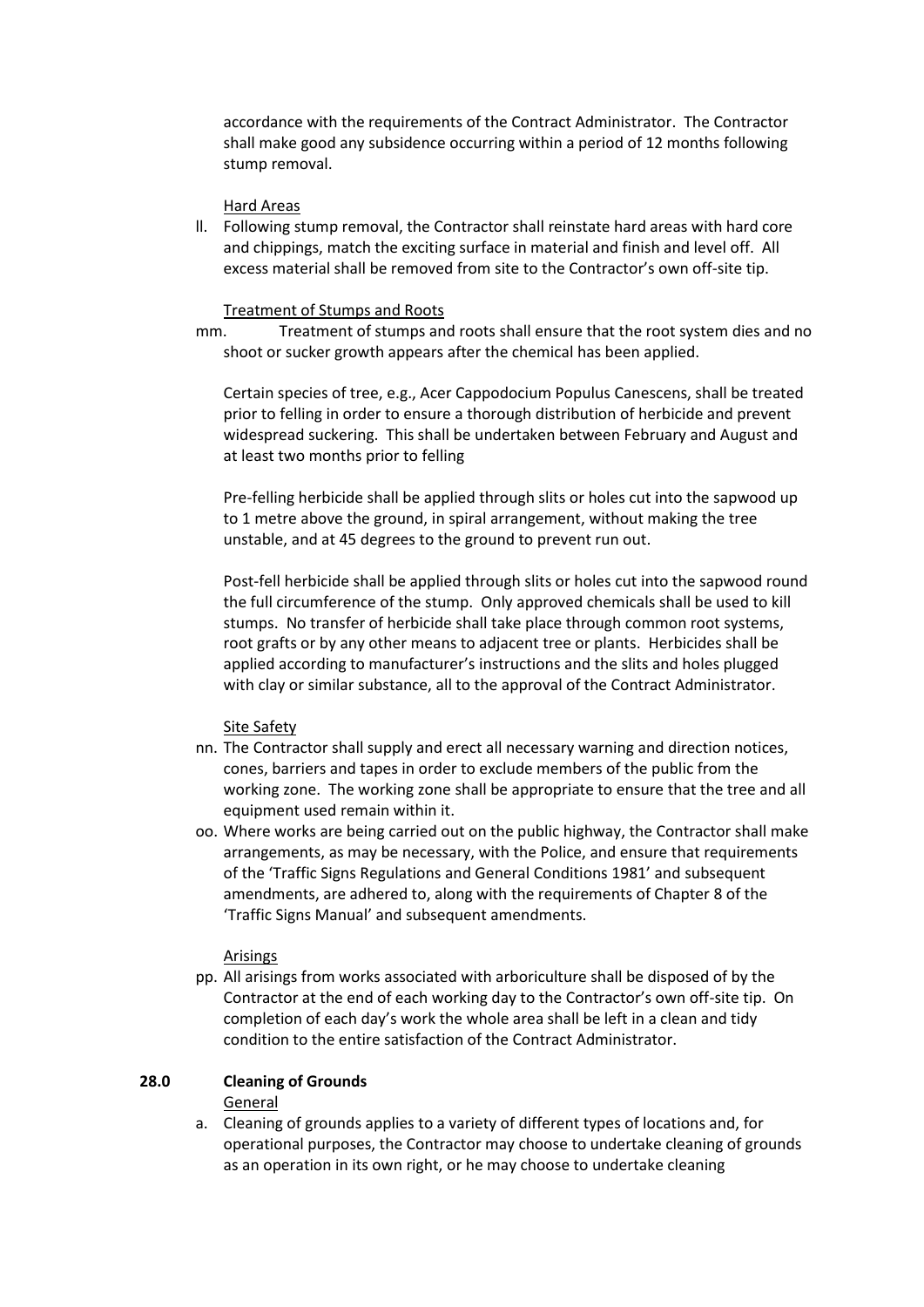concurrently with another operation. In general, the Contractor shall decide which arrangement best suits his operation.

The exception to this condition shall be the cleaning up and disposal of arisings which result from the Contractors operations, and such cleaning shall always be performed as an integral part of the main operation on those locations where such cleaning is required.

# Method

b. The Contractor shall decide which method shall be employed to clean locations which have a grass surface or hard landscaped surface, and in both types of area mechanical cleaners may be used, provided that and machinery employed does not cause damage to the surface of any location.

Locations that are planted shall be cleaned without the use of power machinery.

# Initial Site Cleaning

c. At the earliest opportunity after the commencement of the contract, the contract is to carry out a separate initial inspection and complete cleansing of the entire site (Initial Site Cleaning), which is to include the removal of all fly tipped material present at that time, the sweeping of all unadopted paved areas, the cleansing of gullies and grids in unadopted roads and footpaths and the emptying of litter bins (where provided).

# Fly Tipping (Optional)

- d. Fly tipped material is defined as any material or object of such weight or proportion that it cannot be enclosed in a normal garbage bag or reasonably carried by one operative on a cleansing operation.
- e. Fly tipped material shall be removed on the instruction of the Contract Administrator and charged in accordance with the Schedule of Rates, such rates to include for tipping at a recognised place of disposal. All receipts for tipping must be made available for inspection by the Contract Administrator.
- f. Fly tipped material must be removed within 8 working hours of an instruction being given.

## Regular Site Cleaning

- g. This means the collection, removal and disposal off site of debris of all kinds, with the exception of fly tipped material, and shall include paper, card, plastic based objects, metal-based objects and other foreign matter whether lying individually or in groups or in a container or enclosure.
- h. Contractors should include within their price for regular site cleaning of all grass areas, shrub beds and unadopted hard surfaces every two weeks during the contract period during 1 April to 30 September and every 4 weeks during the period 1 October to 31 March.
- i. On request of the Contract Administrator, contractors may be instructed to remove heavy accumulations of litter that arise between regular site cleaning frequencies, and that are not classified as fly tipping. The response time to such cleaning shall be set by the Contract Administrator.

## Weed Control on Hard Surfaces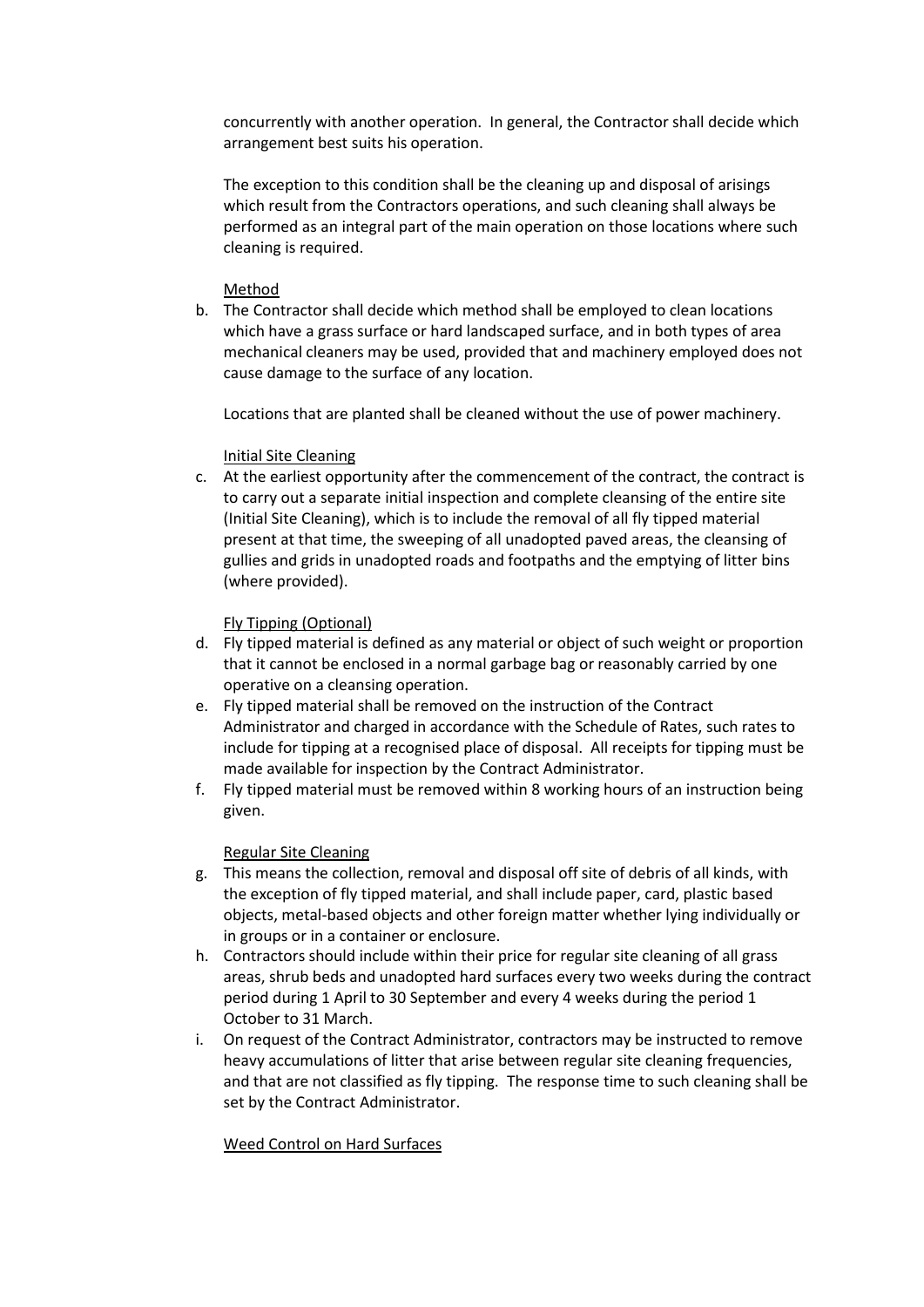j. The Contractor shall control all weeds on all unadopted hard surfaces. In this context, weed means any plant, moss, algae or fungus. Hard surfaces will include, interalia: areas of concrete, tarmacadam, paving, paviours, gravel, stone, shale, brick, cobbles and setts, whether arranged as pathways, steps, recreational surfaces such as hard surfaced tennis courts, and open areas of hard surface. On occasions, hard surfaces to be treated may be sloping or undulation, for example as hard surfaced embankment, but the work does not include clearing weed from vertical surfaces such as walls.

**The Contractor is made aware that moss infestation on communal hard surfaces, particularly in the winter months and in shaded areas, is very prevalent on many sites. The Contractor will proactively control such moss growth at all times by either chemical or hand/machine brushing, or a combination of both, and shall have deemed to include this task within their price. A record of all such treatments must be retained by the Contractor and be produced at the request of the Contract Administrator.**

- k. In controlling all weeds as defined in 29 (j), the Contractor shall also ensure that all dead/dying weeds are physically removed from site together with all plant, moss, algae or fungus.
- l. In general, the Contractor shall choose the method for weed control on hard surface areas. Where chemical weed control is employed, the Contractor shall visit the site to treat the areas as often as is necessary to ensure effective weed control and the use of chemicals shall be in accordance with:
	- Health and Safety at Work Act 1974
	- The Control of Pollution Act 1974 (including amendments)
	- The Food and Environmental Protection Act 1985
	- HSE Code of Practice for using Plant Protection Products 2013
	- Control of Substances Hazardous to Health 2005

He shall also ensure that there is no potential for weed killer residue to come into contact with exposed skin of persons or animals. It will not normally be possible for the Contract Administrator to ensure that the public and animals are excluded from areas treated with weed killer and should the Contractor wish to arrange for temporary exclusion of the public and animals from a treated area, he shall first seek the permission of the Contract Administrator to effect such exclusion. Before permission is given, the Contract Administrator will need to be satisfied that:

i) The timing of the proposed operation will cause the minimum of inconvenience to ground users.

ii) The extent of the exclusion zone is reasonable and that satisfactory arrangements exist for alternative public areas.

iii) The Contractor's proposals for temporary fencing and / or barriers and / or marshals are satisfactory.

If, in the opinion of the Contract Administrator, any operative is working in contravention of the above regulations, the operative shall cease working immediately, upon the instruction of the Contract Administrator. Work shall not resume until such time as the Contract Administrator is satisfied that full compliance with the regulations is effected.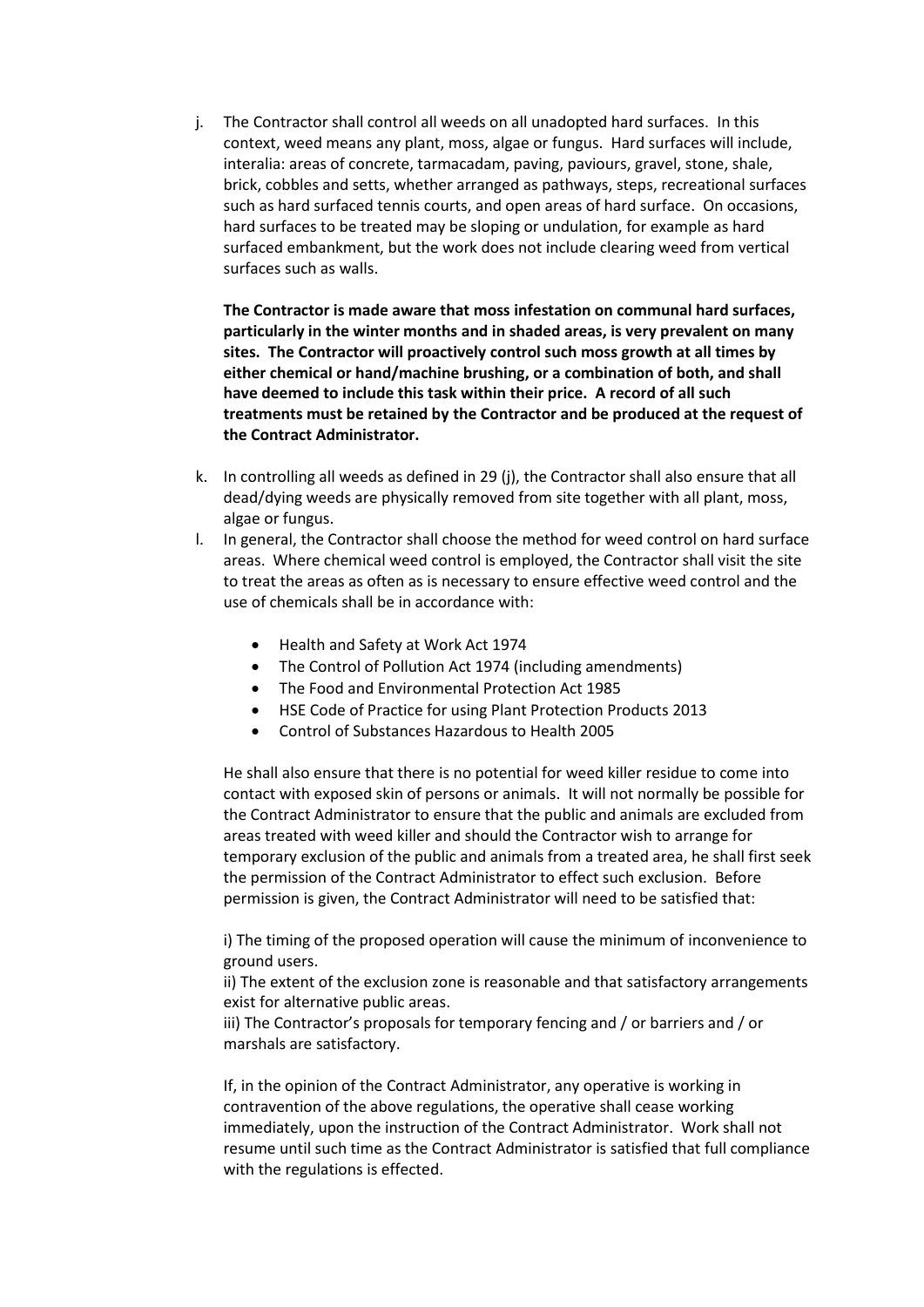- m. The Contractor shall be held liable for any and all damage to property and / or injury, illness, discomfort to persons or animals arisings as a result of his action or inaction in respect of the use of chemical weed control on hard surface areas.
- n. Where such damage results in the death or ill health of plant material, he shall replace all areas of contaminated soil with fresh soil and replant or re-turf at his own expense to the satisfaction of the Contract Administrator.

# Clear Leaves

- o. This means the collection, removal and disposal off site of leaves that have become detached from the plant on which they were originally growing.
- p. The Contractor shall clear leaves from grassed areas, hard standing areas and planted areas so that, during the period commencing from initial leaf fall (and no later than 1 November) to 31 March in any year, no leaves remain on the surface of the location for longer than 4 weeks. The Contract Administrator may permit specified amounts of leaf litter to naturally decompose on site within shrub beds on an agreed site by site basis. In heavily

naturalised areas the Contract Administrator will permit leaf litter to lie until natural decomposition has taken effect. For guidance on such area please contact the Contract Administrator.

q. Any unusually heavy leaf fall, which shall be judged so at the entire discretion of the Contract Administrator, and arising at any other time within the year, shall be cleaned at the discretion of the Contract Administrator.

# Inspection of Paths

r. The Contractor shall inspect all paths/hard standing and external areas generally to the scheme at every visit, and promptly report any defects or obvious trip hazards that may arise. All such reports should be submitted in writing to the Contract Administrator and continue to be submitted until the defect etc has been rectified or so instructed by the Contract Administrator that reporting of a particular item can be discontinued.

## Winter Gritting and Snow Clearance of Pathways (Optional)

- s. Ochil View's Policy is the provision only of bins and rock salt/prilled urea. The responsibility for applying salt (or other products) lies solely with tenants. However, the Contractor is made aware that they must have the facility to deliver and/or spread rock salt/prilled urea to specified external access paths and steps within the communal grounds upon the instruction of the Contract Administrator or a nominated representative, in sufficient quantities to nullify any potential slipping hazard. Any request for this shall be made by the Contract Administrator and will be at additional cost to the contract
- t. The Contractor shall supply and maintain all the bins provided by the Association at each development or location throughout the winter period using only approved rock salt or prilled urea. The cost of this should be included in the Contractors Annual Sum.

# **29.0 Frequency Schedule**

a. The contract specifications are a mix of frequency (i.e. grass cutting) and performance, (i.e. hedge trimming) dependant on the task. In the event of any conflict between the following Frequency Schedule and the individual Open Space Maintenance Specification clauses then the provisions in the Open Space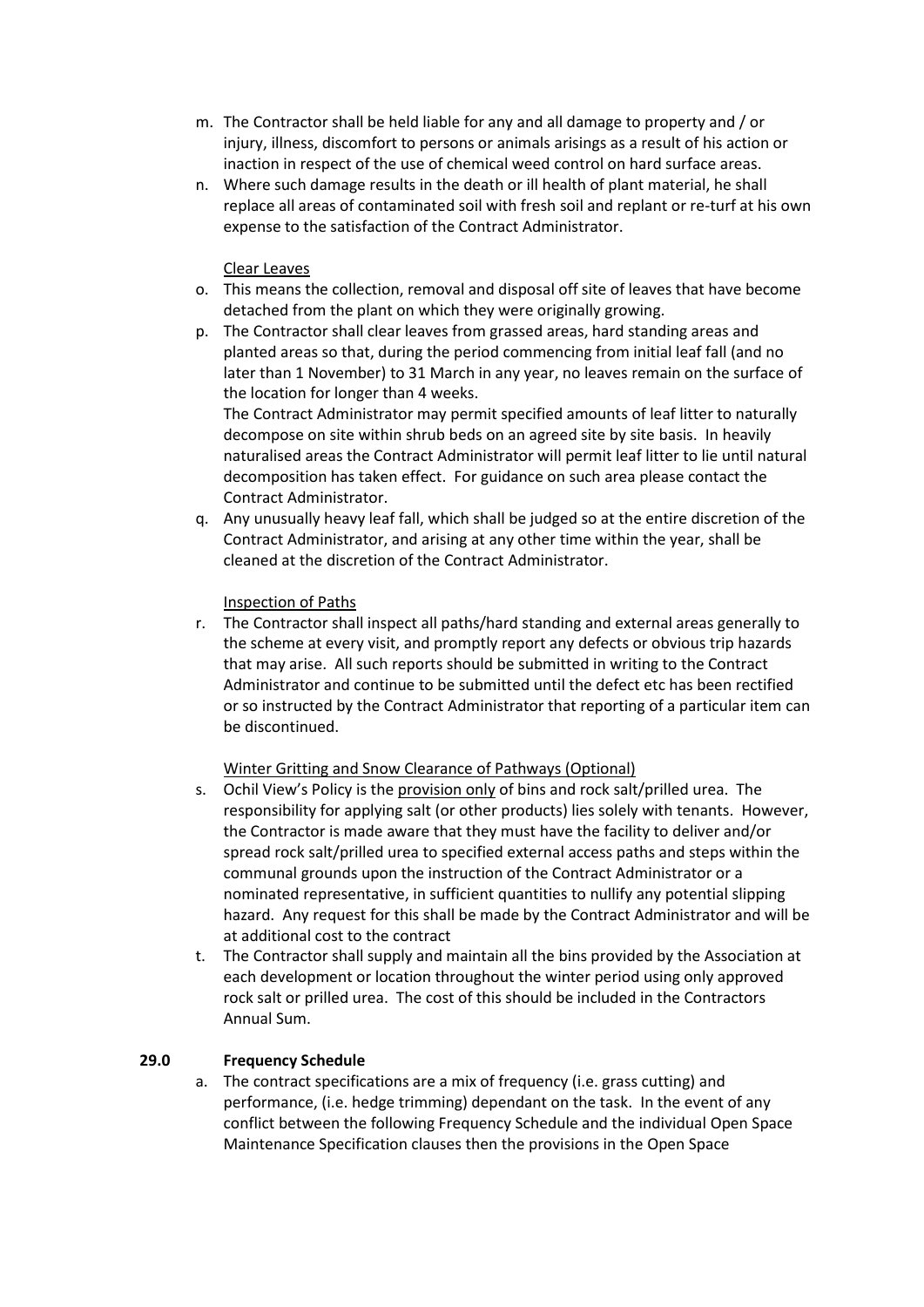Maintenance Specification clauses shall, unless so directed by the Contract Administrator, take precedence.

However, as many residents wish to know how often attendance shall be, the following frequencies shall be approximate:

### **Summer Months (April to October)**

### Task Frequency

Grass Cutting - Every 10 working days, except in very inclement weather conditions. Grass Edging - Every 10 working days plus annual edge reforming (not including naturalised areas).

Shrub Pruning - Once or twice per year, depending on species.

Weed Control - As required, generally every visit.

Hedge Trimming - From 2 times per year but up to 4 times per year (depending on species size and location).

Litter Picking - Every 10 working days

**Winter Months (November to March)**

Grass Cutting - Once per month in November and March (if required) Leaf Collection - Every four weeks until clear (with exception of naturalised areas) Litter picking - Once per month Shrub pruning - As required

The Contractor must be able to produce evidence of each attendance to carry out the Open Space Maintenance Specification and tasks therein. This must be in photographic form and provided electronically to the Contract Administrator within 48 hours of each visit to a development or location.

### **30.0 Void Properties**

- a. The Contractor may be required to carry out certain site clearance/grounds maintenance tasks to Void properties on the specific instruction of the Contract Administrator.
- b. As such work is to be on an 'on demand' basis, no guarantees can be provided as to the volume of such work in any particular area or within any particular location.
- c. The Contractor's tendered prices for this work shall therefore be deemed to apply irrespective of the volume, item mix or location that may be required.

### **Void Property Tasks Relative to Rates Requested on the Schedule of Rates (SOR)**

### Garden: Clear Debris

Garden: Clear away all litter and rubbish including scrap metal, timber, broken glass, garden debris, fallen leaves, dumped materials and stones, load up and remove from site to an approved tip.

#### Garden: Clear Exceptional Debris

Garden: Clear up exceptionally littered overgrown garden, litter, rubbish, scrap metal, timber, broken glass, garden debris, fallen leaves, fly tipping, building debris, and remove to an approved tip.

#### Garden: Cut Grass Not exceeding 100mm High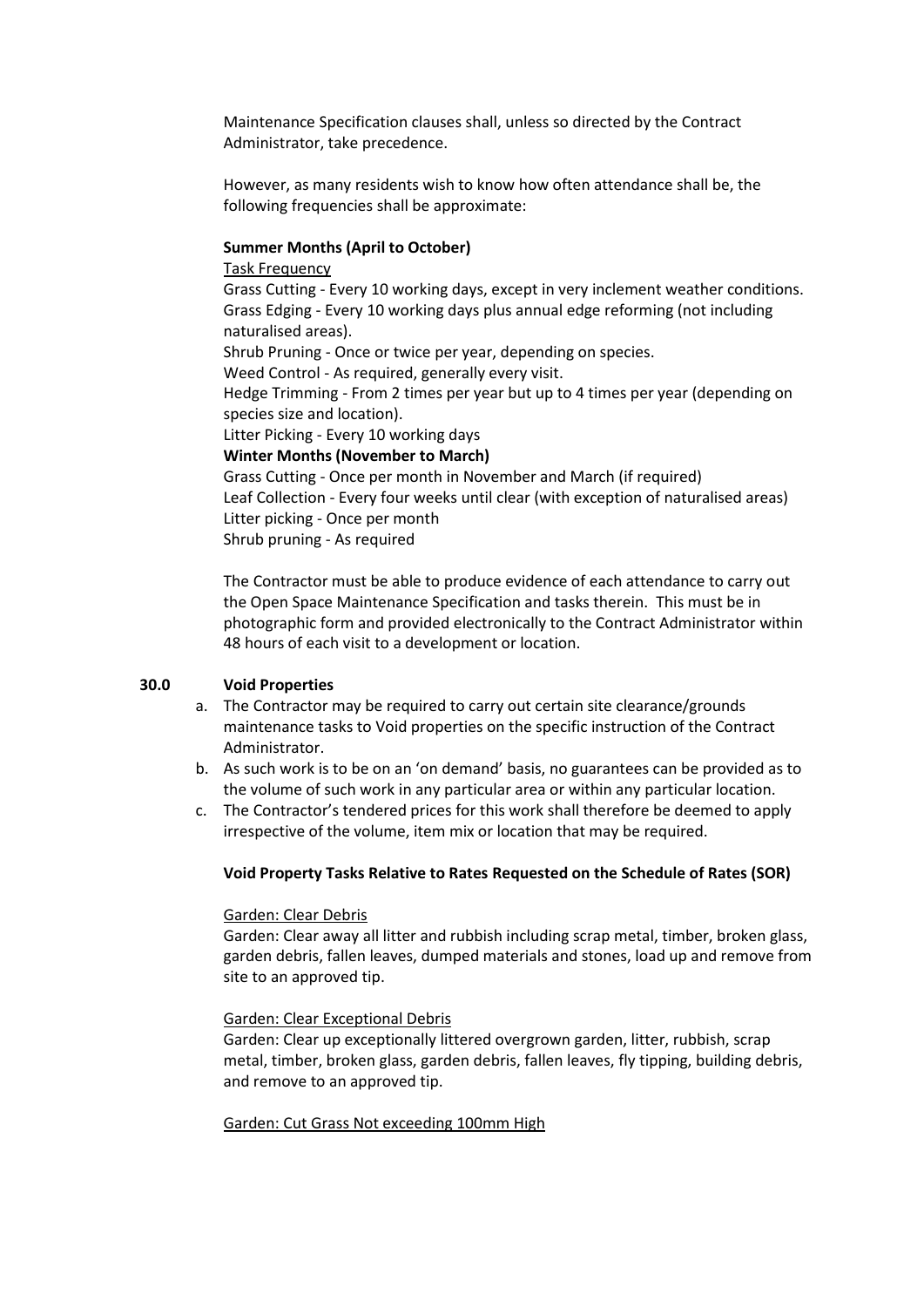Garden: Litter pick including removal of minor objects and cut grass (not exceeding 100mm high and including fence line) with rotary or cylinder mower including bag up cut grass and remove.

#### Garden: Cut Grass Over 100mm High

Garden: Litter pick including removal of minor objects and cut grass (over 100mm high and including fence line) with rotary or cylinder mower including bag up cut grass and remove.

### Shed: Clear Debris

Shed: Clear out, and remove all contents to an approved tip and make ready for new tenant.

#### Dwelling or Garden: Provide Skip for Rubbish

Dwelling or Garden: Provide skip or equivalent for removal of excessive domestic rubbish, furniture, carpets etc, to tip including costs of landfill tax.

### Garden or Communal Area: Labour Skip Rubbish

Garden or Communal Area: Provide labour, skip or equivalent to remove from communal areas, fly tipping, environmentally unsound material, etc., to tip, landfill tax, wash, disinfect (per skip).

#### Garden or Communal Area: Labour Mini-Skip Rubbish

Garden or Communal Area: Provide labour, mini-skip or equivalent to remove from communal areas, fly tipping, environmentally unsound material, etc., to tip, landfill tax, wash, disinfect (per skip)

#### Turf: Renew

Turf: Lift existing mown turf, make good existing area with top soil, removal of spoil to tip including landfill tax, lay new "Standard" quality turves, with broken joints to it's neighbour, roll and brush-in sandy compost.

### Turf: Clear Bonfire; Lay New Turf

Turf: Clear bonfire areas of all debris including metal, timber, broken glass and rubbish, also all unburnt material scattered over adjacent areas, sweep up ashes and the like, removal of debris to tip, dig out area of grass affected, lay new turves.

#### Shrub: Prune

Shrub: Prune any variety of shrub, by hand or using power hedge trimmer including raking up cuttings and removal of debris to tip including landfill tax.

#### Shrub: Dig Out Overgrown

Shrub: Dig out any size of overgrown shrub including roots, including levelling ground and remove all old shrub material to tip including landfill tax.

#### Hedges: Cut Overgrown

Hedges: Cut back and neatly trim top and sides of overgrown hedge and remove all clippings from site to tip including landfill tax.

#### Tree: Cut Down Girth Up To 450mm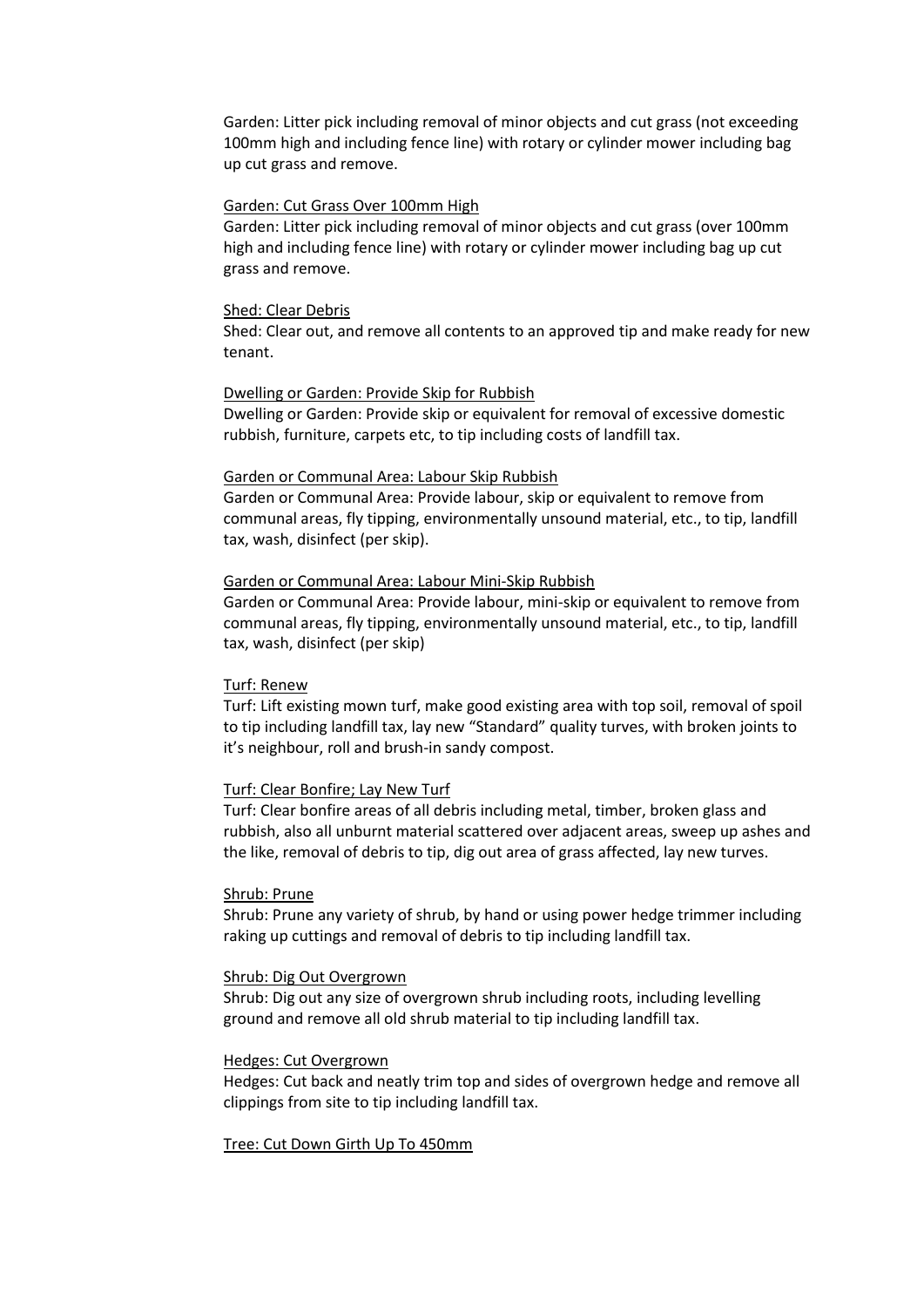Trees: Cut down existing trees of girth up to 450mm, dig out or stump grind out the stump and roots and dispose of whole tree to tip including landfill tax; fill the resultant hole with approved material.

### Tree: Dig Out Seedling Up To 150mm Girth

Trees: Dig out seedling trees up to 150mm girth including roots, including levelling ground and remove all debris off site to tip including landfill tax.

### **31.0 Bulk Rubbish Removal Including Fly Tipping (Optional)**

- a. The Contractor may be required to carry out the removal of Bulk Rubbish including Fly Tipping in respect of general rubbish and environmental waste.
- b. As such work is to be on an 'on demand' basis, no guarantees can be provided as to the volume of such work in any particular area or within any particular location.
- c. The Contractor's tendered prices for this work shall therefore be deemed to apply irrespective of the volume, item mix or location that may be required and are to be fully inclusive of all labour for collection/loading, transport costs and costs for disposal including landfill tax.

### **Bulk Rubbish and Fly Tipping Tasks**

### Communal Waste: General Rubbish

Collect, load, transport and dispose at approved site general Bulk Rubbish and Fly Tipped materials (excluding environmental disposal items) including paying all disposal costs, fees and charges.

### Communal Waste Clearance: Fridges, Freezers

Communal Waste Clearance: Environmental waste disposal of fly tipped domestic fridges, fridge/freezers, upright and chest freezers to approved disposal site including cost of landfill tax, (per appliance).

### Communal Waste Clearance: Calor Gas Bottles

Communal Waste Clearance: Environmental waste disposal of fly tipped calor gas bottles to approved disposal site including cost of landfill tax, (per bottle).

### Communal Waste: TV's and Computer Monitors

Communal Waste Clearance: Environmental waste disposal of fly tipped television screens and computer monitors to approved disposal site including cost of landfill tax, (per item).

### Communal Waste: Computer Desk Top Units

Communal Waste Clearance: Environmental waste disposal of fly tipped computer desk top unit or cpu's to approved disposal site including cost of landfill tax, (per item).

### Communal Waste Clearance: Car Tyres

Communal Waste Clearance: Environmental waste disposal of fly tipped car or van tyres with or without rims to approved disposal site including cost of landfill tax, (per tyre).

### Communal Waste: Car or Van Batteries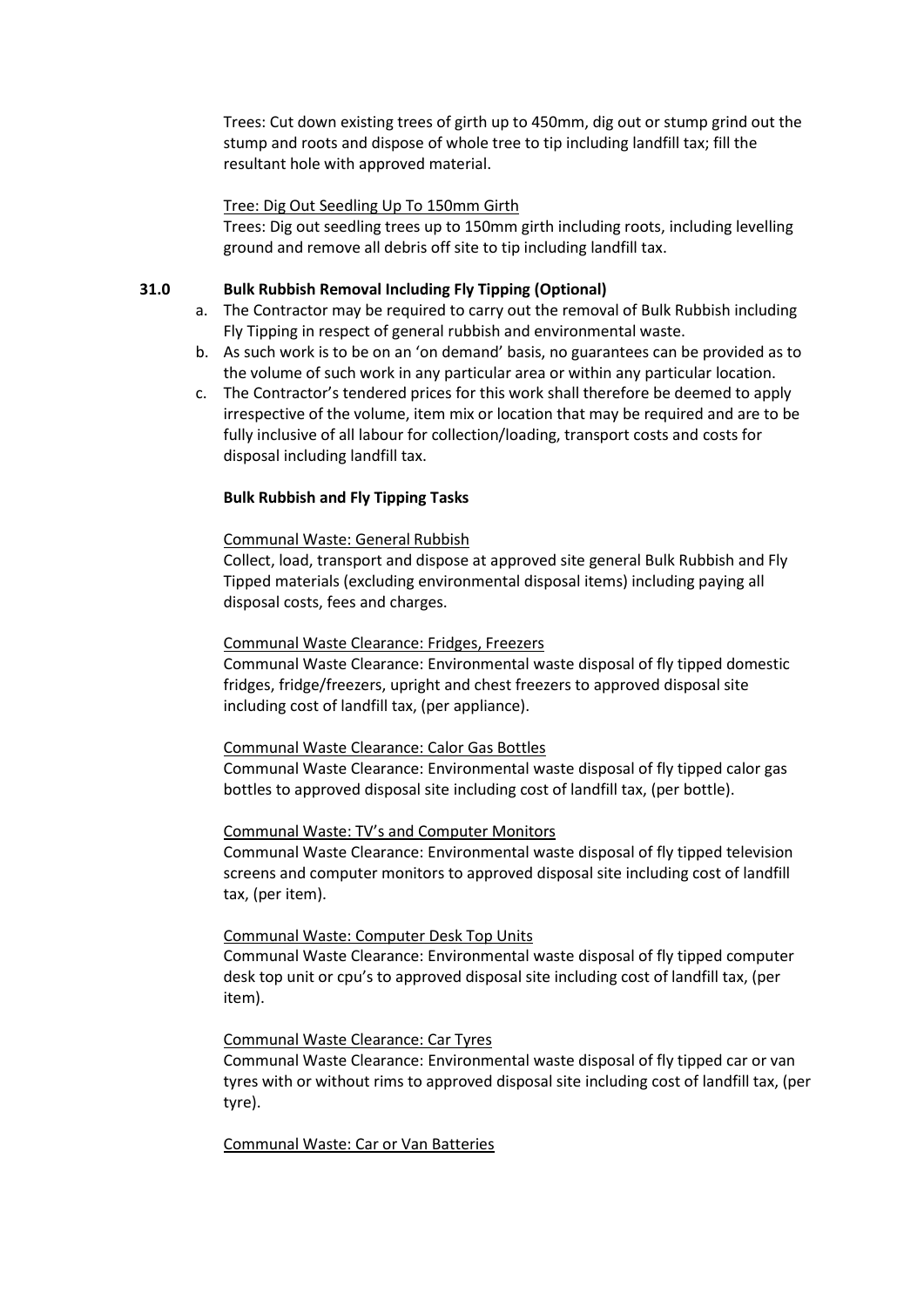Waste Clearance: Environmental waste disposal of fly tipped car or van batteries to approved disposal site including cost of landfill tax, (per battery).

## Communal Waste Clearance: Cookers

Communal Waste Clearance: Environmental waste disposal of fly tipped domestic cookers, built in ovens or hob units, to approved disposal site including cost of landfill tax, (per appliance – built in oven with separate hob unit will be treated as one appliance).

### Communal Waste Clearance: Fluorescent Tubes

Communal Waste Clearance: Environmental waste disposal of fly tipped fluorescent tubes to approved disposal site including cost of landfill tax, (per tube).

### Communal Waste Clearance: Paint Cans

Communal Waste Clearance: Environmental waste disposal of fly tipped paint cans to approved disposal site including cost of landfill tax, (per can).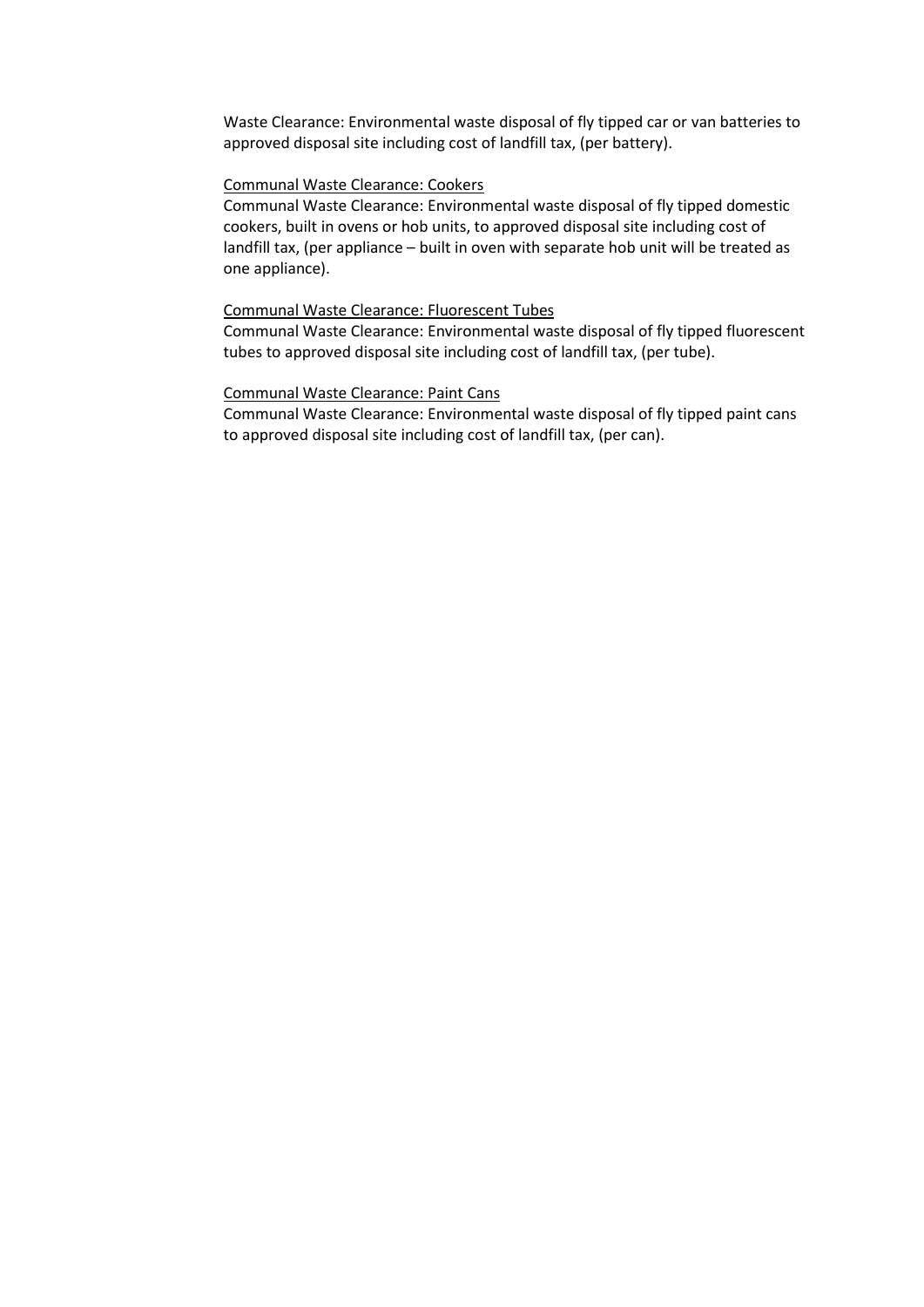**SUMMER** : 16 visits per year, mid-March to mid-October.

(note a rate only item is included for a further 16 visits. Dependent on costs and available budgets this may or may not be instructed).

**WINTER** : 6 visits per year.

## **1.0 GRASSED AREAS**

- a. Remove litter and debris.
- b. Grass to be cut between 25 45mm high.
- c. Trimming edges and strimming where grassed areas meet an obstruction such as buildings, boundary walls and fences, kerbs, bin shelters and footpaths.
- d. Grass cuttings to be bagged and removed from site immediately after cutting.
- e. Any overgrown or patchy grassed areas should be re-seeded as necessary.

# **2.0 SHRUBBED AREAS**

- a. Shrubbed areas to be kept weed free at all times.
- b. Edges to be kept trimmed.
- c. All plants/trees to be pruned as required.
- d. Turn over, rake area and leave clean and tidy all shrubs and bed areas. Bed areas to be weeded by hand.

# **3.0 TREES (TWICE PER YEAR)**

- a. Adjust or re-fix existing tree ties as required.
- b. Remove old ties and renew as required.
- c. Adjust/re-fix existing tree stakes as required.
- d. Remove any dead trees and plants.
- e. Agree replacement trees or plants with Assistant Property Services Officer, Ochil View Housing Association Ltd.
- f. Carry out tree works over and above (a) to (e). The cost of which will be agreed between the Contract Administrator and Contractor prior to work being undertaken.

## **4.0 GRAVEL/DRYING AREAS**

- a. All litter and debris to be removed.
- b. To be kept weed free at all times.

## **5.0 CAR PARKING AREAS**

- a. Litter pick at each visit and remove any accumulation of debris.
- b. Keep weed free at all times.
- c. Clean paviours of any weeds or moss at each site visit.